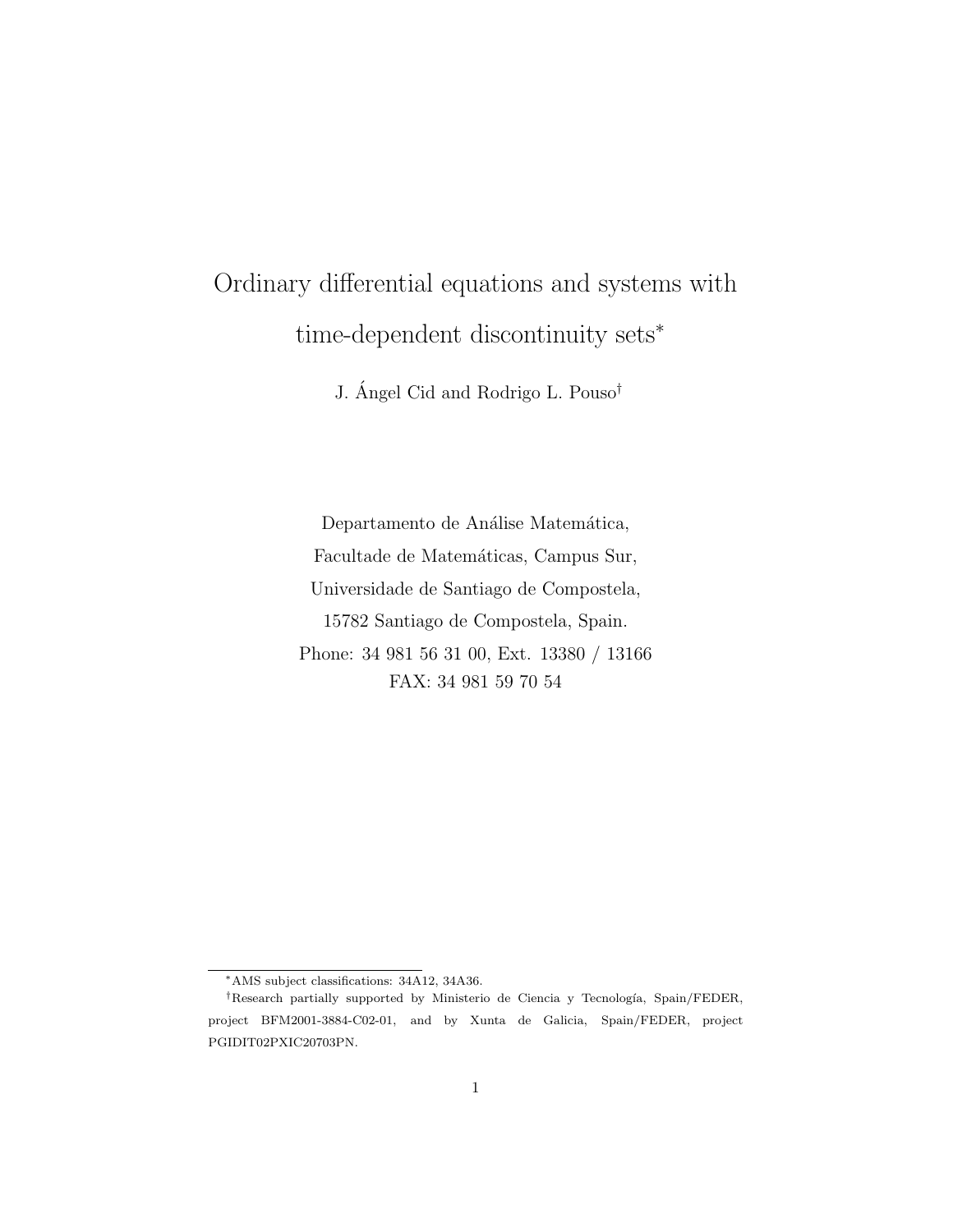Abstract. In this paper we prove new existence results for nonautonomous systems of first order ordinary differential equations under weak conditions on the nonlinear part. Discontinuities with respect to the unknown are allowed to occur over general classes of time-dependent sets which are assumed to satisfy a kind of inverse viability condition.

Keywords. Discontinuous differential equations; extremal solutions.

Running head. Discontinuous differential systems.

Mailing author: J. Ángel Cid Departamento de Análise Matemática, Facultade de Matemáticas, Campus Sur, Universidade de Santiago de Compostela, 15782 Santiago de Compostela, Spain. E-mail: angelcid@usc.es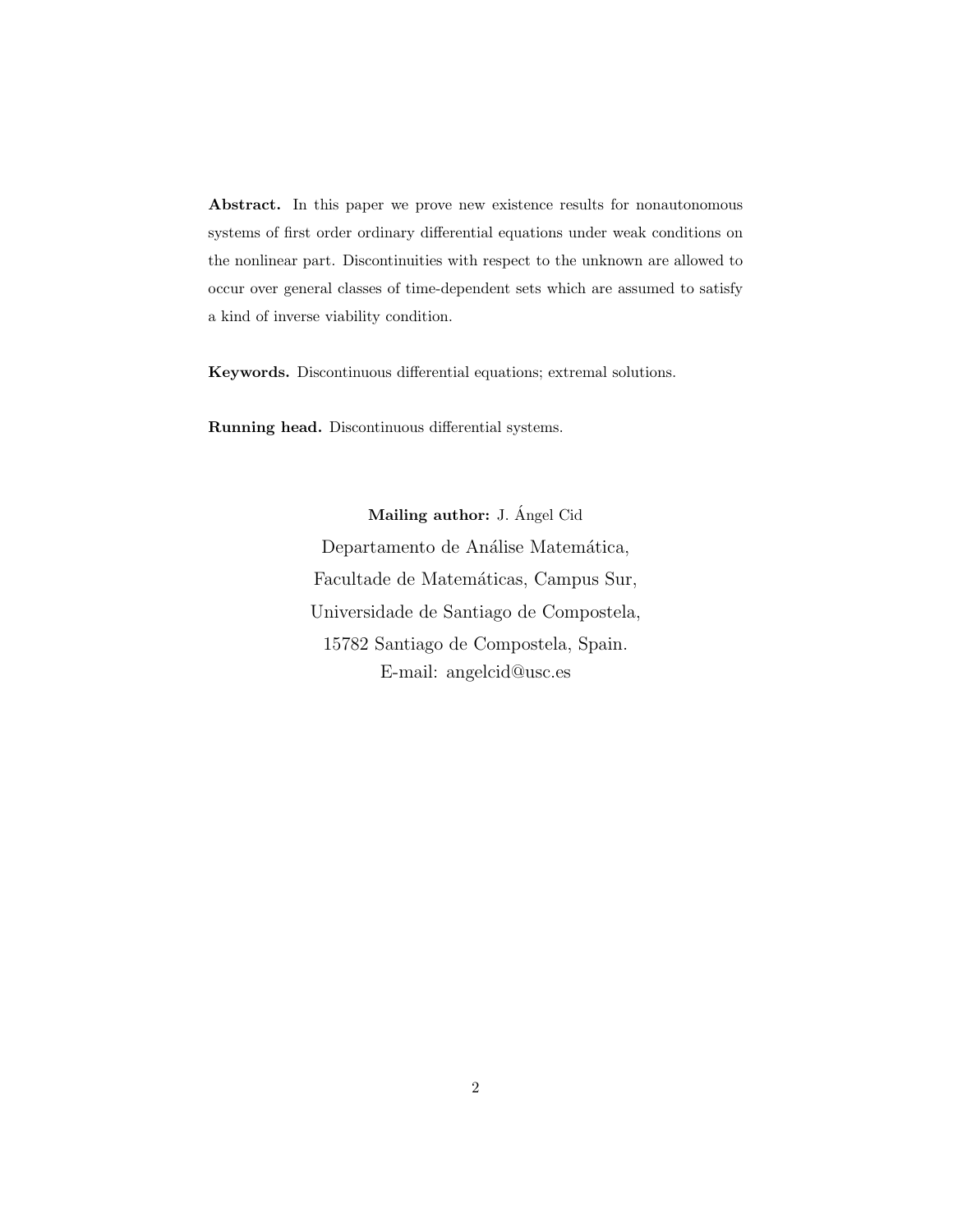### 1 Introduction and preliminaries

We are concerned with the existence of Carathéodory solutions for

$$
x'(t) = f(t, x(t))
$$
 for almost all (a.a.)  $t \in I := [t_0, t_0 + L], x(t_0) = x_0$ , (1.1)

where  $L > 0$ ,  $t_0 \in \mathbb{R}$ ,  $x_0 \in \mathbb{R}^m$  and  $f: I \times \mathbb{R}^m \to \mathbb{R}^m$  may be discontinuous. We recall that Carathéodory solutions are absolutely continuous functions on  $I$ that satisfy  $(1.1)$ . We shall denote by C the set of all Carathéodory solutions of  $(1.1).$ 

The present paper's point of view somewhat recaptures the spirit of [18]: we pass from (1.1) to a solvable differential inclusion, and then we look for solutions of (1.1) among those of the inclusion. This proccess of "passing from the equation to the inclusion and back again" has a twofold interest: first, it leads to new existence results for (1.1), and, second, it provides us with a bridge between two different approaches to discontinuous differential equations.

To start introducing some necessary preliminaries, let us say that the main idea consists in replacing f by a suitable multivalued mapping  $F: I \times \mathbb{R}^m \to$  $\mathcal{P}(\mathbb{R}^m)$  and then searching for solutions of the initial value problem

$$
x'(t) \in F(t, x(t)) \quad \text{for a.a. } t \in I, \, x(t_0) = x_0. \tag{1.2}
$$

One can find in the literature different  $F$ 's, which lead to different notions of a solution, see [1, 9, 10, 18, 21] and references therein. We shall consider Krasovskij solutions, which are absolutely continuous functions that satisfy (1.2) with

$$
F(t,x) := \bigcap_{\varepsilon > 0} \overline{co}f(t, x + \varepsilon B), \quad (t, x) \in I \times \mathbb{R}^m.
$$
 (1.3)

Here  $\overline{co}$  means closed convex hull,  $B = \{y \in \mathbb{R}^m : ||y|| \leq 1\}$  is the unit closed ball centered at the origin, and  $x + \varepsilon B$  is the closed ball of radius  $\varepsilon > 0$  and center  $x \in \mathbb{R}^m$ . Unless stated otherwise, we shall use the maximum norm

 $||x|| = \max\{|x_i| : 1 \le i \le m\},\$  for each  $x = (x_1, x_2, \dots, x_m) \in \mathbb{R}^m$ .

We shall denote by  $K$  the set of all Krasovskij solutions of  $(1.1)$ .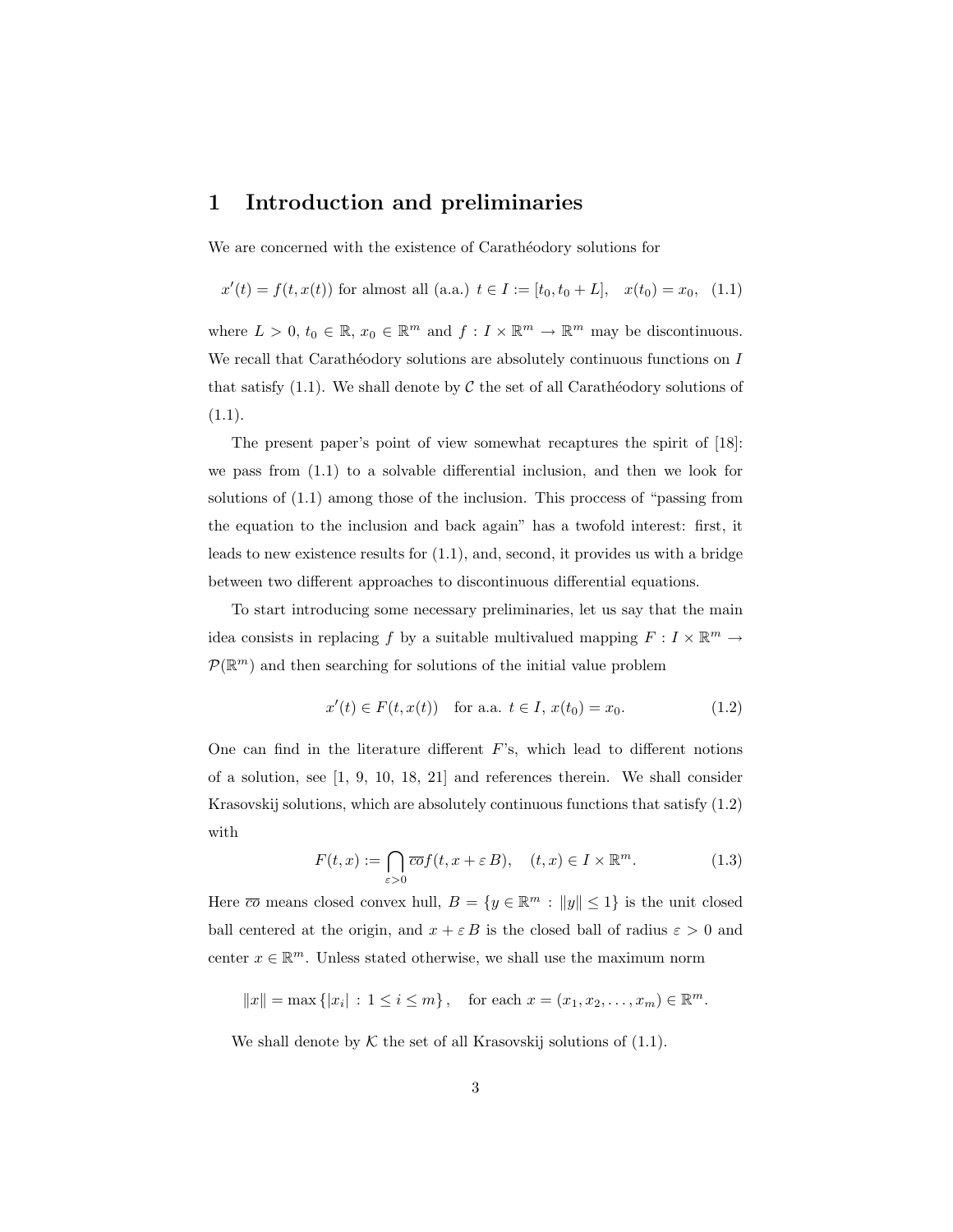Plainly, the definition of F guarantees that  $f(t, x) \in F(t, x)$  for all  $(t, x)$ , and therefore  $\mathcal{C} \subset \mathcal{K}$ . Now we reduce our problem to obtain conditions on f which imply that K is nonempty and, on the other hand, that  $K \subset \mathcal{C}$ . It is well-known that continuity with respect to  $x$  is enough, but we are precisely interested in discontinuous differential equations and thus we are forced to improve that.

In order to achieve our goal, we shall introduce conditions on the sets where f is discontinuous so that Krasovskij solutions either become Carathéodory solutions whenever their graphs lie on those sets, or they are simply pushed away from them. There exist previous mathematical formulations of this idea, as the reader can see in [18]. Here we use an "inverse viability" approach. The high development reached by viability theory makes it easy to find in the literature very general conditions which imply that the graphs of all solutions of a given differential inclusion are forced to lie on a certain set. We are interested in the opposite type of results, but the necessary (and sharp!) theoretical background already exists.

The main elements in viability theory are contingent cones and derivatives: for a given set  $A \subset \mathbb{R}^m$ , the Bouligand's contingent cone at  $x \in A$  is defined as

$$
T_A(x) := \bigcap_{\varepsilon > 0} \bigcap_{\alpha > 0} \bigcup_{0 < h < \alpha} \left( \frac{1}{h}(A-x) + \varepsilon B \right).
$$

An analytical description of Bouligand's contingent cone is established in the following proposition.

PROPOSITION 1.1 [1, proposition 2, page 177]  $v \in T_A(x)$  if and only if there exists sequences of strictly positive numbers  $h_n$  and of elements  $u_n \in \mathbb{R}^m$  satisfying

*i*) 
$$
\lim_{n \to \infty} u_n = v
$$
, *ii*)  $\lim_{n \to \infty} h_n = 0$ , *iii*)  $\forall n \ge 0$ ,  $x + h_n u_n \in A$ .

For an interval  $I \subset \mathbb{R}$  and a set valued map  $K : I \to \mathcal{P}(\mathbb{R}^m)$  we recall the notion of graph of K, which is the set  $graph(K) := \{(t, x) \in I \times \mathbb{R}^m : x \in K(t)\}.$  In case K is strict, i.e.,  $K(t) \neq \emptyset$  for each  $t \in I$ , the contingent derivative of K at a point  $(t, x) \in graph(K)$  is defined as the mapping  $DK(t, x) : \mathbb{R} \to \mathcal{P}(\mathbb{R}^m)$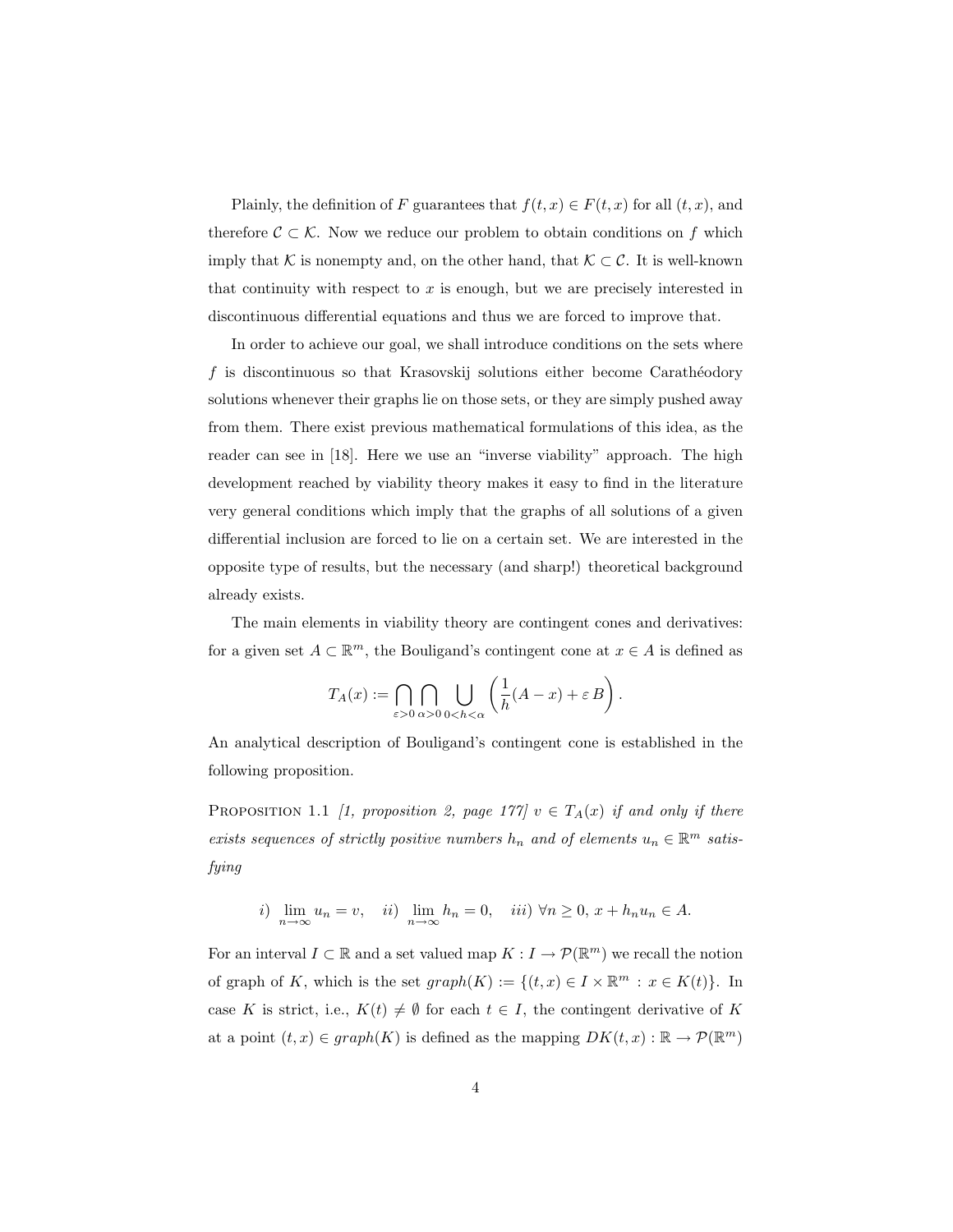whose graph is the contingent cone  $T_{graph(K)}(t, x)$ , i.e.,

$$
v_0 \in DK(t, x)(t_0) \Leftrightarrow (t_0, v_0) \in T_{graph(K)}(t, x).
$$

Just for notational purposes, if  $K(t) = \emptyset$  then we shall write  $DK(t, x)(t_0) = \emptyset$ for all  $t_0 \in \mathbb{R}$ .

In case  $K$  is single- and scalar-valued we have the following results:

LEMMA 1.2 Let  $J \subset \mathbb{R}$  be an interval and let  $\gamma : J \to \mathbb{R}$ . Then the mapping  $K(t) := {\gamma(t)}$ ,  $t \in J$ , satisfies

(a)  $DK(t, \gamma(t))(1)$  lies between  $D_+\gamma(t)$  and  $D^+\gamma(t)$  for all  $t \in J$ , where  $D_+\gamma$ and  $D^+\gamma$  denote the lower-right and the upper-right Dini derivatives, respectively.

In particular, if  $\gamma$  is right-differentiable at some  $t \in J$  then we have that

$$
DK(t, \gamma(t))(1) = \{\gamma_+'(t)\}.
$$

(b)  $-DK(t, \gamma(t))(-1)$  lies between  $D_{-\gamma}(t)$  and  $D^{-}\gamma(t)$  for all  $t \in J$ , where  $D_-\gamma$  and  $D^-\gamma$  denote the lower-left and the upper-left Dini derivatives, respectively.

In particular, if  $\gamma$  is left-differentiable at some  $t \in J$  then we have that

$$
-DK(t, \gamma(t))(-1) = {\gamma'_-(t)}.
$$

**Proof.** By definition,  $\xi \in DK(t, \gamma(t))(1)$  if and only if  $(1, \xi) \in T_{\text{graph}(K)}(t, \gamma(t))$ . Then, by proposition 1.1 we have that  $\xi \in DK(t, \gamma(t))(1)$  if and only if there exist a sequence of strictly positive numbers  $\{h_n\}_n$  and another sequence  $\{u_n\}_n =$  $\{(t_n, w_n)\}_n \subset \mathbb{R}^2$  such that  $\{h_n\}_n \to 0$ ,  $\{u_n\}_n \to (1, \xi)$  and  $(t, \gamma(t)) + h_n u_n \in$  $graph(K)$  for all  $n \in \mathbb{N}$ . Therefore, for each n we have  $(t, \gamma(t)) + h_n u_n =$  $(t + h_n t_n, \gamma(t + h_n t_n))$  and then (a) follows from the expression

$$
\xi = \lim_{n \to \infty} w_n = \lim_{n \to \infty} w_n t_n^{-1} = \lim_{n \to \infty} \frac{\gamma(t + h_n t_n) - \gamma(t)}{h_n t_n}.
$$

The proof of (b) is similar.  $\square$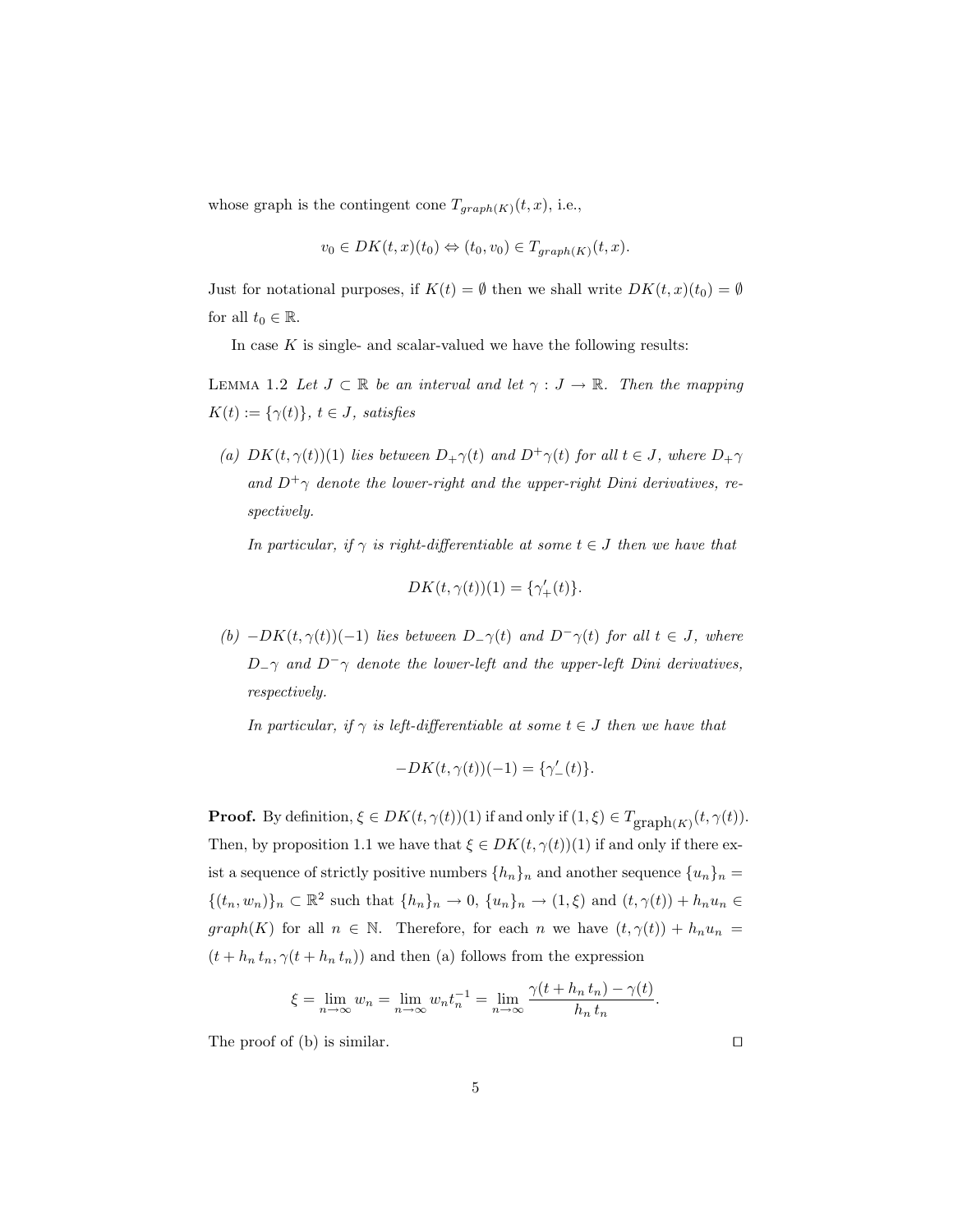Notice that  $\gamma$  needs not be continuous in lemma 1.2.

This paper is organized as follows: in section 2 we study nonautonomous equations and systems; in section 3 we prove an alternative result concerning the scalar case. Examples and comparison with the literature are provided throughout the paper.

# 2 Existence results for systems

Let us consider problem (1.1) and assume that for  $f: I \times \mathbb{R}^m \to \mathbb{R}^m$  there exists a null-measure set  $N \subset I$  such that the following conditions hold:

- (i) There exists  $\psi \in L^1(I)$  such that for all  $t \in I \setminus N$  and all  $x \in \mathbb{R}^m$  we have  $|| f(t, x) || \leq \psi(t) (1 + ||x||).$
- (ii) For all  $x \in \mathbb{R}^m$ ,  $f(\cdot, x)$  is measurable.

We say that a (Carathéodory or Krasovskij) solution  $x^*$  of  $(1.1)$  is the maximal solution if  $x^*(t) \geq x(t)$  for all  $t \in I$  and for any other solution x (here, " $\geq$ " must be understood componentwise). The minimal solution is defined analogously; when both the minimal and the maximal solutions exist, we call them the extremal solutions.

We have the following result about Krasovskij solutions. By  $AC(I)$  we denote the set of all real-valued functions that are absolutely continuous on I.

PROPOSITION 2.1 If f satisfies (i) and (ii), then  $K$  is a nonempty, compact, and connected subset of  $C(I, \mathbb{R}^m)$ .

Moreover, in the scalar case  $(m = 1)$  we have

1. K has pointwise maximum,  $x^*$ , and minimum,  $x_*$ , which are the extremal solutions of (1.2). Moreover for each  $t \in I$  we have

$$
x^*(t) = \max\{v(t) : v \in AC(I), v'(s) \in F(s, v(s)) - \mathbb{R}_+ a.e., v(t_0) \le x_0\}, (2.4)
$$
  

$$
x_*(t) = \min\{v(t) : v \in AC(I), v'(s) \in F(s, v(s)) + \mathbb{R}_+ a.e., v(t_0) \ge x_0\}
$$

2. K is a funnel, i.e., for all  $\bar{t} \in I$  and  $c \in [x_*(\bar{t}), x^*(\bar{t})]$  there exists  $x \in K$  such that  $x(\bar{t}) = c$ .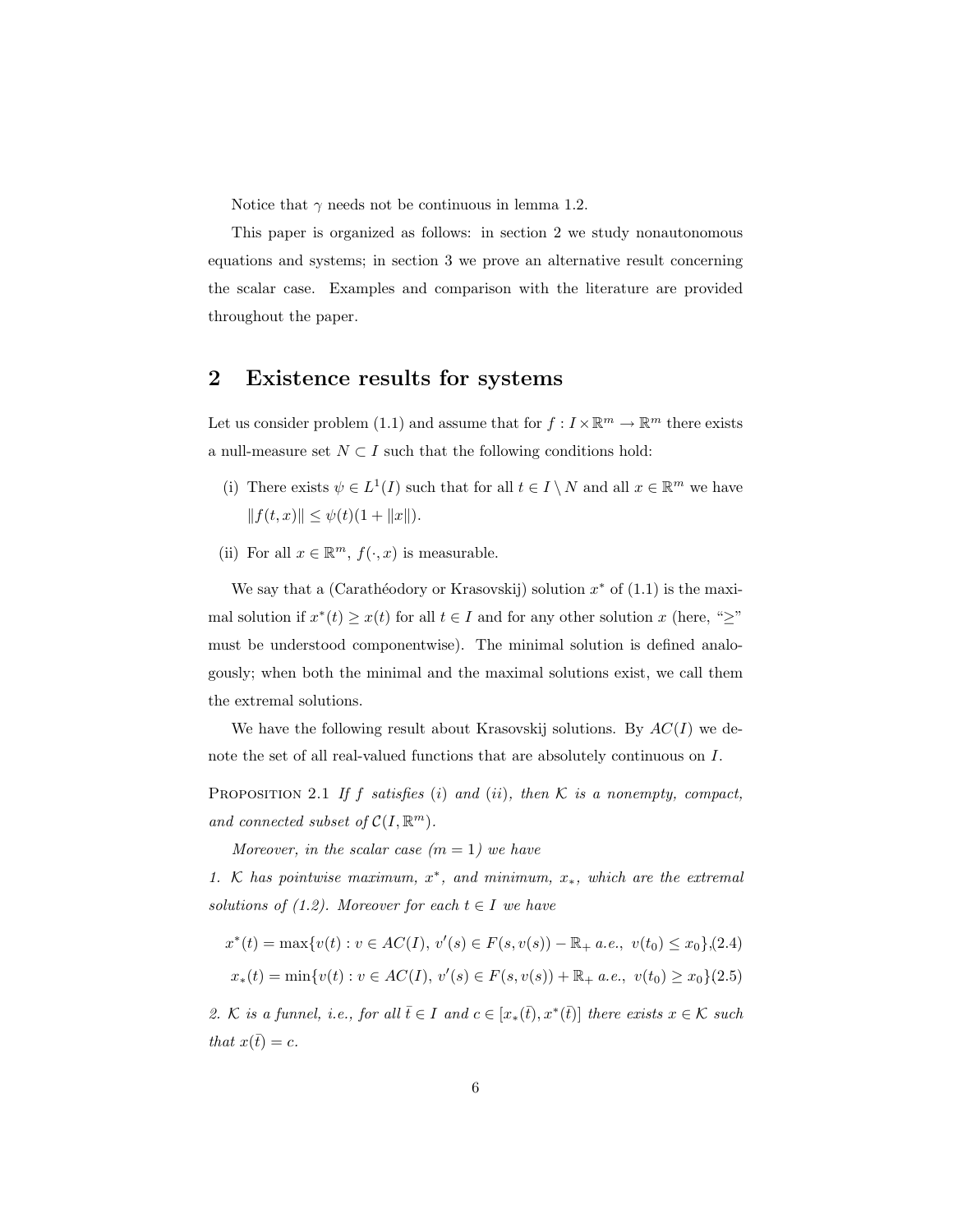**Proof.** It is clear that  $F(t, x)$ , defined in (1.3), is closed, convex, and nonempty for all  $(t, x) \in I \times \mathbb{R}^m$ . Moreover for each  $t \in I$ ,  $F(t, \cdot)$  is upper semicontinuous and, by  $(i)$ , we have for all  $t \in I \setminus N$  that

$$
\sup\{\|y\| : y \in F(t,x)\} \leq \psi(t)(1 + \|x\|)
$$
 for all  $x \in \mathbb{R}^m$ .

Finally, condition (ii) implies that  $f(\cdot, x)$  is a measurable selection of  $F(\cdot, x)$  for each  $x \in \mathbb{R}^m$ , and then it follows from [9, corollary 5.1 and theorem 7.2] that K is a nonempty compact and connected subset of  $\mathcal{C}(I,\mathbb{R}^m)$ .

In the scalar case  $(m = 1)$ , the existence of extremal solutions follows from a similar argument to that in the proof of [8, theorem 3].

We are going to prove  $(2.5)$  using a slight modification of that of [8, theorem 4 (such a modification is necessary because in our case  $F(\cdot, x)$  needs not be measurable, as we shall show in section 3.1). Let  $v \in AC(I)$  be such that

$$
v'(t) \in F(t, v(t)) + \mathbb{R}_+ \quad \text{for a.a. } t \in I, \quad v(t_0) \ge x_0.
$$

On the exceptional null set we (re)define  $v'(t)$  as any element of  $F(t, v(t))$ . Since  $F(t, \cdot)$  is usc and  $F(\cdot, x)$  has a measurable selection, it follows from [9, proposition 3.5] that there exists a measurable selection  $w : I \to \mathbb{R}$  of  $F(\cdot, v(\cdot))$ . Then we have that

$$
v'(t) \in F(t, v(t)) + y(t) \quad \text{for all } t \in I,
$$

where  $y(t) := \max\{0, v'(t) - w(t)\}, t \in I$  (note that y is measurable).

For each  $n\geq 1$  let  $\lambda_n: I\times \mathbb{R} \to [0,1]$  be continuous and such that  $\lambda_n(t,x)=1$ for  $x \le v(t)$  and  $\lambda_n(t, x) = 0$  for  $x \ge v(t) + \frac{1}{n}$ . Consider for all  $(t, x) \in I \times \mathbb{R}$ 

$$
F_n(t, x) = \lambda_n(t, x) F(t, \min\{x, v(t)\}) + (1 - \lambda_n(t, x))(v'(t) - y(t)).
$$

For each  $x \in \mathbb{R}$  the mapping  $\lambda_n(\cdot, x)(f(\cdot, x)\chi_A(\cdot)+w(\cdot)\chi_B(\cdot))+(1-\lambda_n(\cdot, x))(v'(\cdot)$  $y(\cdot)$  is a measurable selection of  $F_n(\cdot, x)$ , where  $A = \{t \in I : x \leq v(t)\}\$ and  $B = \{t \in I : x > v(t)\}.$  Whence, since  $F_n(t, \cdot)$  is usc and satisfies  $\sup\{|z| \, : \, z \in F_n(t,x)\} \leq \psi(t)(1+|v(t)|)(1+|x|)$  a.e., the problem

$$
z'_n(t) \in F_n(t, z_n(t))
$$
 for a.a.  $t \in I$ ,  $z_n(t_0) = x_0$ ,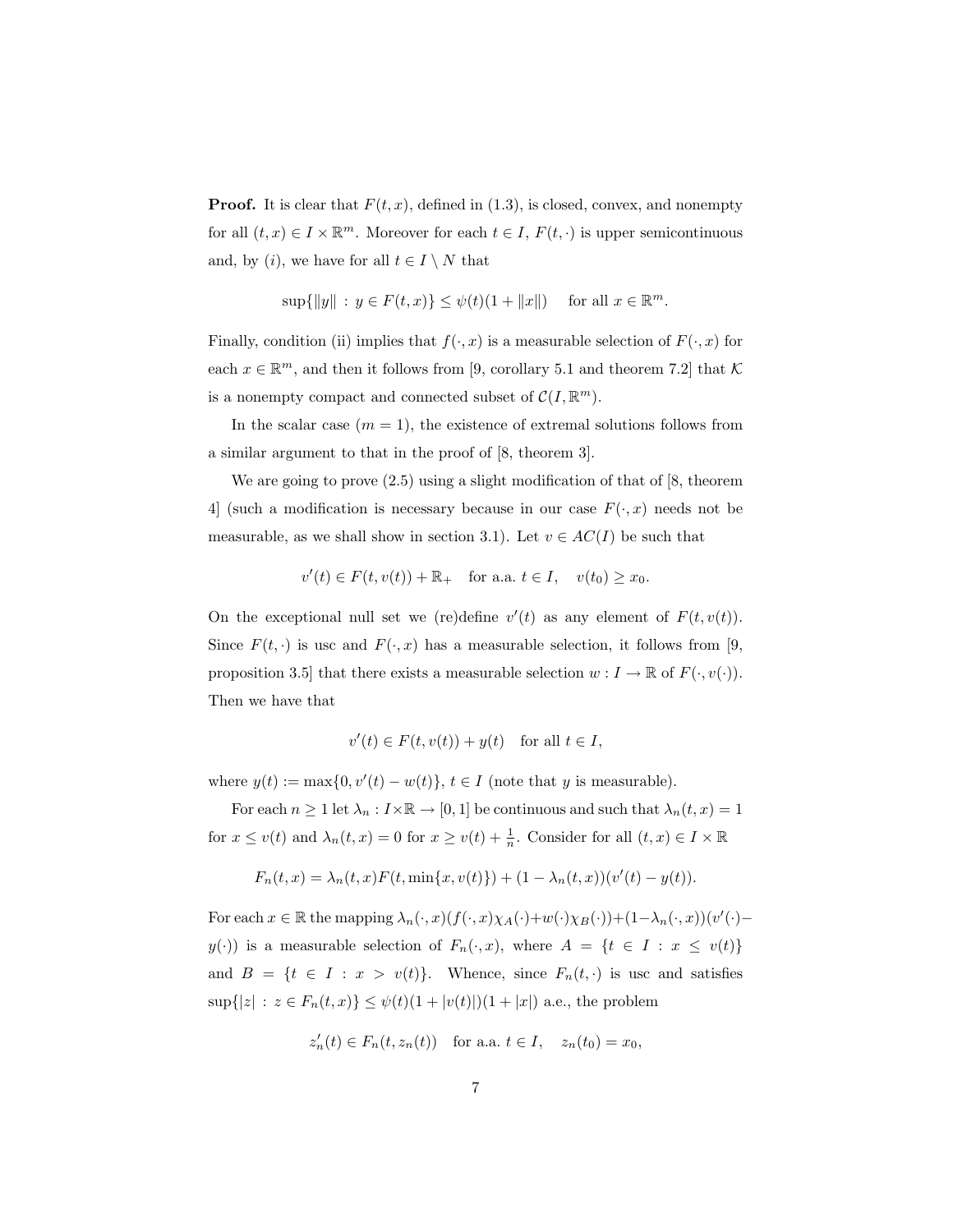has a solution  $z_n$  and we have that  $z_n \leq v + \frac{1}{n}$  on *I*. By a standard argument we deduce that a subsequence of  $\{z_n\}_n$  converges uniformly to a solution of (1.2)  $z \leq v$ . Then, since  $x_* \leq z \leq v$ , we obtain (2.5). The proof of (2.4) is similar.

Finally, let  $\bar{t} \in I$  be fixed. Since K is connected and the function  $\pi_{\bar{t}} : \mathcal{K} \to \mathbb{R}$ defined as  $\pi_{\bar{t}}(x) = x(\bar{t})$  is continuous, we have that  $\pi_{\bar{t}}(\mathcal{K})$  is also connected. Then for all  $c \in [x_*(\bar{t}), x^*(\bar{t})] = [\pi_{\bar{t}}(x_*,), \pi_{\bar{t}}(x^*)]$  there exists  $x \in \mathcal{K}$  such that  $\pi_{\bar{t}}(x) = x(\bar{t}) = c.$ 

Following the sketch that we outlined in the introduction, we now have to reenforce the assumptions required in proposition 2.1 in order to obtain also that  $\mathcal{K} \subset \mathcal{C}$ . A first result in this direction is the following theorem:

THEOREM 2.2 Assume that for a null-measure set  $N \subset I$ , the mapping f:  $I \times \mathbb{R}^m \to \mathbb{R}^m$  satisfies (i), (ii), and for each  $t \in I \setminus N$ ,  $f(t, \cdot)$  is continuous on  $\mathbb{R}^m \setminus N_1 \times \cdots \times N_m$ , where  $N_i \subset \mathbb{R}$  is a null-measure set for  $i = 1, \ldots, m$ .

If, moreover, for each  $t \in I \setminus N$  and each  $x \in N_1 \times \cdots \times N_m$  we have that

$$
\bigcap_{\varepsilon>0}\overline{co}f(t,x+\varepsilon B)\cap\{0\}\subset\{f(t,x)\},\tag{2.6}
$$

then  $C = \mathcal{K}$  for each  $x_0 \in \mathbb{R}^m$  (and thus C enjoys all the properties established for  $K$  in proposition 2.1).

**Proof.** For  $x \in \mathcal{K}$  we define  $A := \{t \in I : x(t) \in N_1 \times \cdots \times N_m\}$ . If we put  $x(t) = (x_1(t), x_2(t), \dots, x_m(t)),$  then  $A = \bigcap_{i=1}^m A_i$  where  $A_i := \{t \in I : x_i(t) \in$  $N_i$ . By [19, theorem 38.2] we have that  $x_i'(t) = 0$  for a.a.  $t \in A_i$  and thus  $x'(t) = 0$  for a.a.  $t \in A$ . Hence  $0 \in F(t, x(t))$  for a.a.  $t \in A$ . Our hypothesis implies then that  $f(t, x(t)) = 0$  for a.a.  $t \in A$  and consequently  $x'(t) = f(t, x(t))$ for a.a.  $t \in A$ . Since  $F(t, x(t)) = \{f(t, x(t))\}$  for all  $t \in I \setminus (A \cup N)$  we conclude that  $x'(t) = f(t, x(t))$  for a.a.  $t \in I$  and therefore  $x \in C$ .

Remarks to theorem 2.2. 1. When specialized to the autonomous case it can be proven exactly as in [21, theorem 1] that condition " $K \subset \mathcal{C}$  for all  $x_0 \in \mathbb{R}^{m}$ " implies (2.6). Doing so we would have a generalization of [18, theorems 2.2 and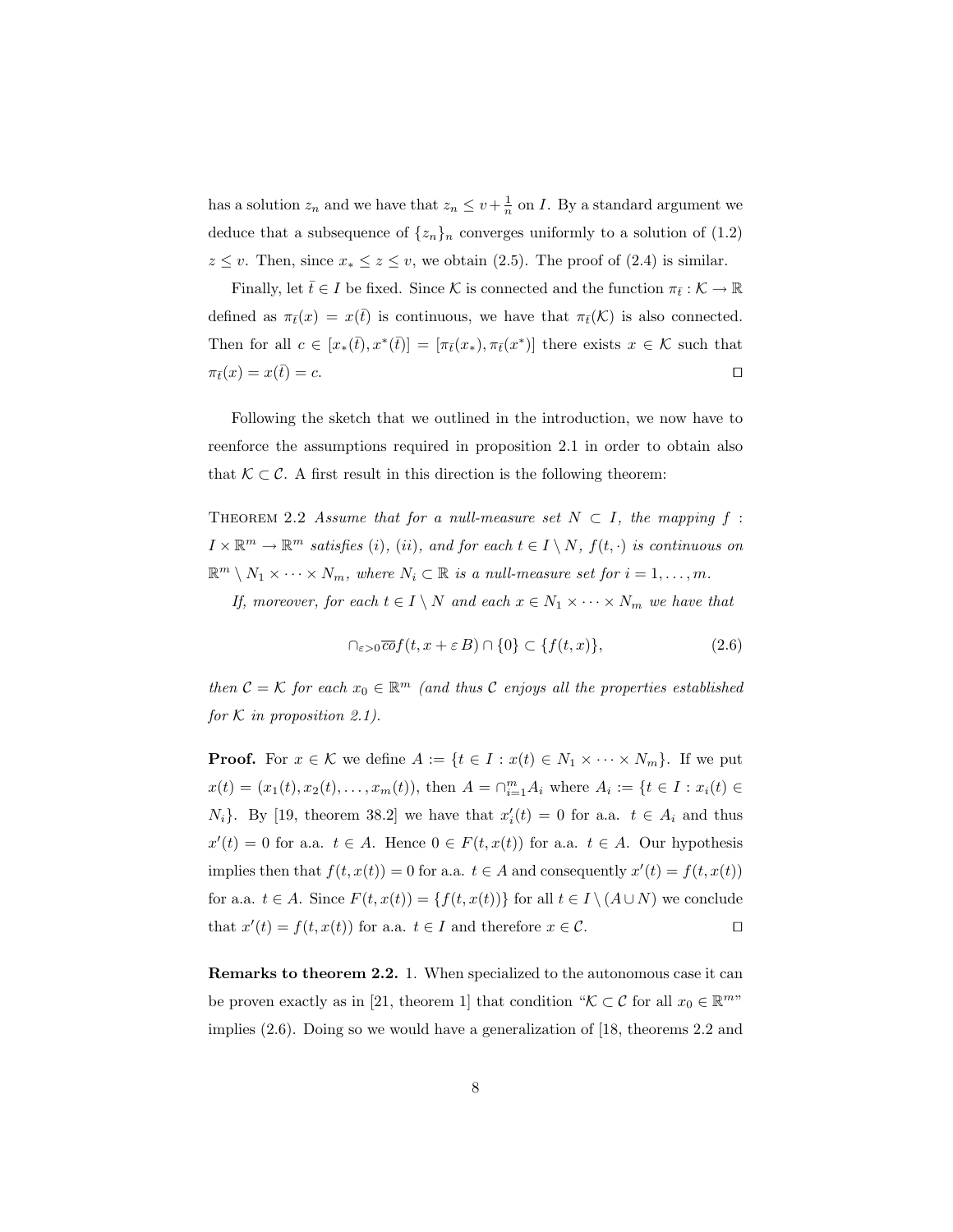3.11]. Remember, however, that in the scalar autonomous case necessary and sufficient conditions for the existence of Carathéodory solutions are known (see [5]).

2. Theorem 2.2 also improves the results in [18] for nonautonomous problems. 3. We emphasize that the assumptions do not imply that the set of discontinuity points of  $f(t, \cdot)$  is equal to  $N_1 \times \cdots \times N_m$ , but it only needs to be contained in  $N_1 \times \cdots \times N_m$ . Therefore the set of discontinuity points of  $f(t, \cdot)$  is not explicitly prescribed, and thus such set needs not be the same for all values of t. However such a simple case as that of a nonlinear  $f$  which is discontinuous with respect to x exactly at the points of the line  $x_1 = \cdots = x_m = t$  falls outside the scope of theorem 2.2. This is a severe limitation that we avoid in our next result (which the reader should compare with example 4.1 in [18], that shows that existence may fail if discontinuities depend on  $t$ ).

To deal with more complicated types of time-dependent discontinuity sets, we shall impose conditions  $(i)$ ,  $(ii)$ , and

(iii) For all  $t \in I \setminus N$ ,  $f(t, \cdot)$  is continuous in  $\mathbb{R}^m \setminus K(t)$ , where  $K(t) =$  $\bigcup_{n=1}^{\infty} K_n(t)$ , and for each  $n \in \mathbb{N}$  and  $x \in K_n(t)$  we have

$$
\bigcap_{\varepsilon>0} \overline{\mathrm{co}}f(t, x+\varepsilon B) \cap DK_n(t, x)(1) \subset \{f(t, x)\}. \tag{2.7}
$$

Next we show how condition (iii) implies that  $\mathcal{K} \subset \mathcal{C}$ .

LEMMA 2.3 Let  $f: I \times \mathbb{R}^m \to \mathbb{R}^m$  satisfy (i) and (ii) for some null-measure set  $N \subset I$ . The following results hold:

(a) If there exist multivalued mappings  $K_n: I \to \mathcal{P}(\mathbb{R}^m)$ ,  $n \in \mathbb{N}$ , such that for all  $t \in I \setminus N$ , all  $n \in \mathbb{N}$  and all  $x \in K_n(t)$  we have

$$
\bigcap_{\varepsilon>0}\overline{co}f(t,x+\varepsilon B)\cap DK_n(t,x)(1)\subset\{f(t,x)\},\tag{2.8}
$$

then every  $x \in \mathcal{K}$  satisfies

$$
x'(t) = f(t, x(t)) \quad a.e. \quad in \quad \{t \in I \; : \; x(t) \in \bigcup_{n \in \mathbb{N}} K_n(t) \}.
$$

(b) If condition (iii) is satisfied, then  $\mathcal{K} \subset \mathcal{C}$ .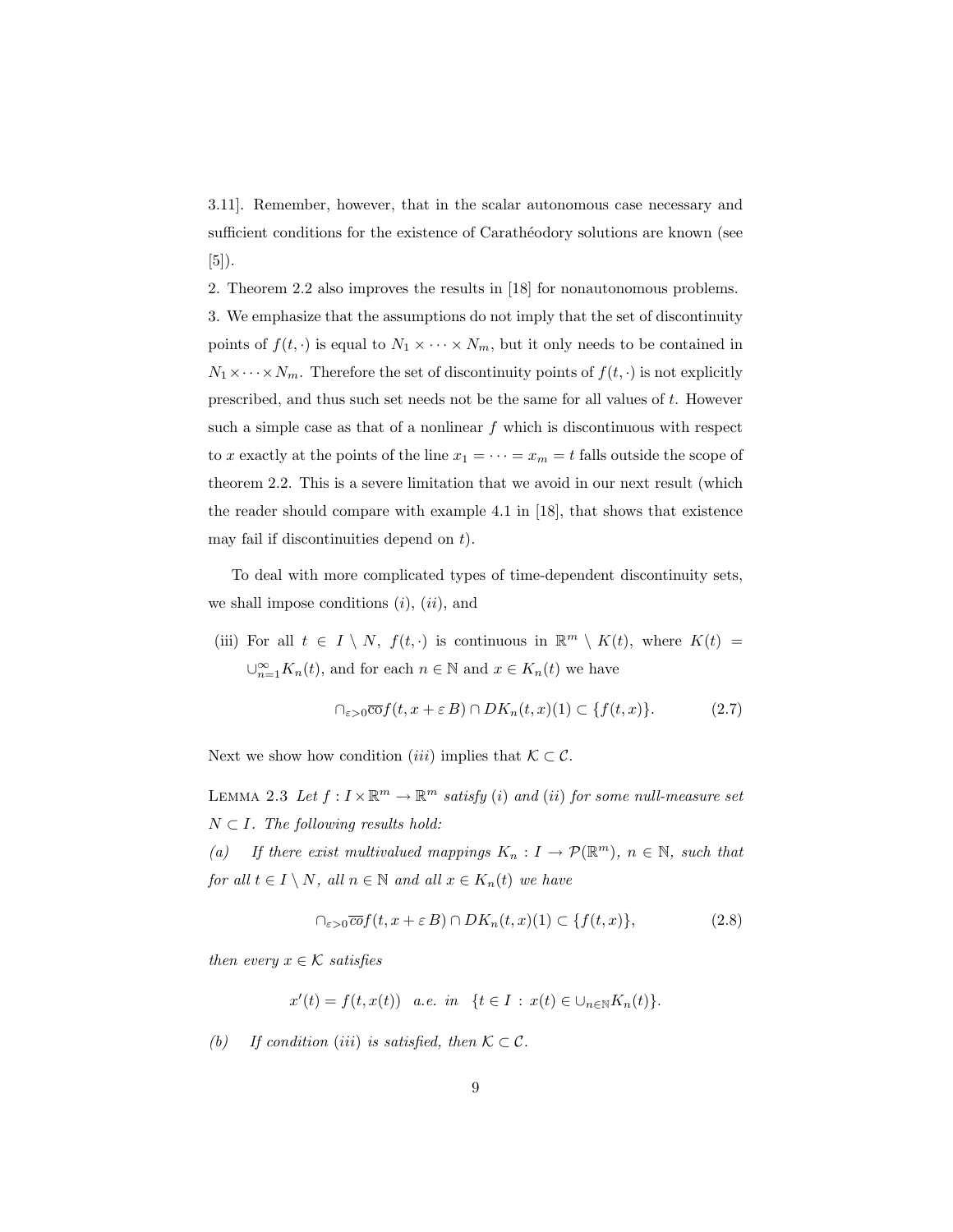**Proof.** Let  $x \in \mathcal{K}$  and put

$$
I_x = \{t \in [t_0, t_0 + L) \setminus N : x'(t) \text{ exists and } x'(t) \in F(t, x(t))\},\
$$
  

$$
A = \{t \in I_x : x(t) \in \bigcup_{n \in \mathbb{N}} K_n(t)\}, \qquad A_n = \{t \in I_x : x(t) \in K_n(t)\},\
$$
  

$$
B_n = \{t \in A_n : (t, t + \varepsilon_t) \subset I \text{ and } (t, t + \varepsilon_t) \cap A_n = \emptyset \text{ for some } \varepsilon_t > 0\}.
$$

To establish part (a) we have to show that  $x'(t) = f(t, x(t))$  for a.a.  $t \in A$ . Since  $A = \bigcup_{n \in \mathbb{N}} A_n$ , it suffices to prove that  $x'(t) = f(t, x(t))$  for a.a.  $t \in A_n$ and all  $n \in \mathbb{N}$ . This will be proven in the next two steps: Step 1 – For each  $t \in A_n \setminus B_n$  we have that  $x'(t) = f(t, x(t))$ .

For  $t_1 \in A_n \setminus B_n$  there exists a sequence of strictly positive numbers  $\{h_i\}_i$ which converges to 0 and is such that  $t_1 < t_1 + h_i < t_1 + L$  and  $(t_1 + h_i, x(t_1 +$  $(h_i)$ ) ∈ graph( $K_n$ ). Now we define  $u_i = (1, h_i^{-1}(x(t_1 + h_i) - x(t_1))) \in \mathbb{R}^{m+1}$  for  $i \in \mathbb{N}$ , and we have

1) 
$$
\lim_{i \to \infty} u_i = (1, x'(t_1)),
$$
 2)  $\lim_{i \to \infty} h_i = 0,$   
3)  $\forall i \in \mathbb{N}, (t_1, x(t_1)) + h_i u_i \in graph(K_n),$ 

which, by proposition 1.1, implies that  $(1, x'(t_1)) \in T_{graph(K_n)}(t_1, x(t_1)),$  or, equivalently, that  $x'(t_1) \in DK_n(t_1, x(t_1))$ (1). Moreover  $x'(t_1) \in F(t_1, x(t_1))$ , and then (2.8) implies that  $x'(t_1) = f(t_1, x(t_1)).$ 

Step 2 –  $B_n$  is denumerable for each  $n \in \mathbb{N}$ .

Take, for each  $t \in B_n$ , the number  $\varepsilon_t > 0$  associated to it by the definition of  $B_n$ . Since the intervals  $(t, t + \varepsilon_t)$ ,  $t \in A_n$ , do not overlap, the sum of each denumerable subfamily of  $\{\varepsilon_t : t \in B_n\}$  is finite and bounded above by  $L > 0$ . Hence the sum  $\sum_{t\in B_n} \varepsilon_t$  is finite and therefore  $B_n$  can be, at most, denumerable.

To prove (b) we have to show that for a.a.  $t \in I_x$  we have  $x'(t) = f(t, x(t))$ . This follows directly from part (a) and the fact that  $F(t, x(t)) = {f(t, x(t))}$ whenever  $t \in I_x \setminus A$ , as  $f(t, \cdot)$  is continuous at  $x(t)$  for  $t \in I_x \setminus A$ .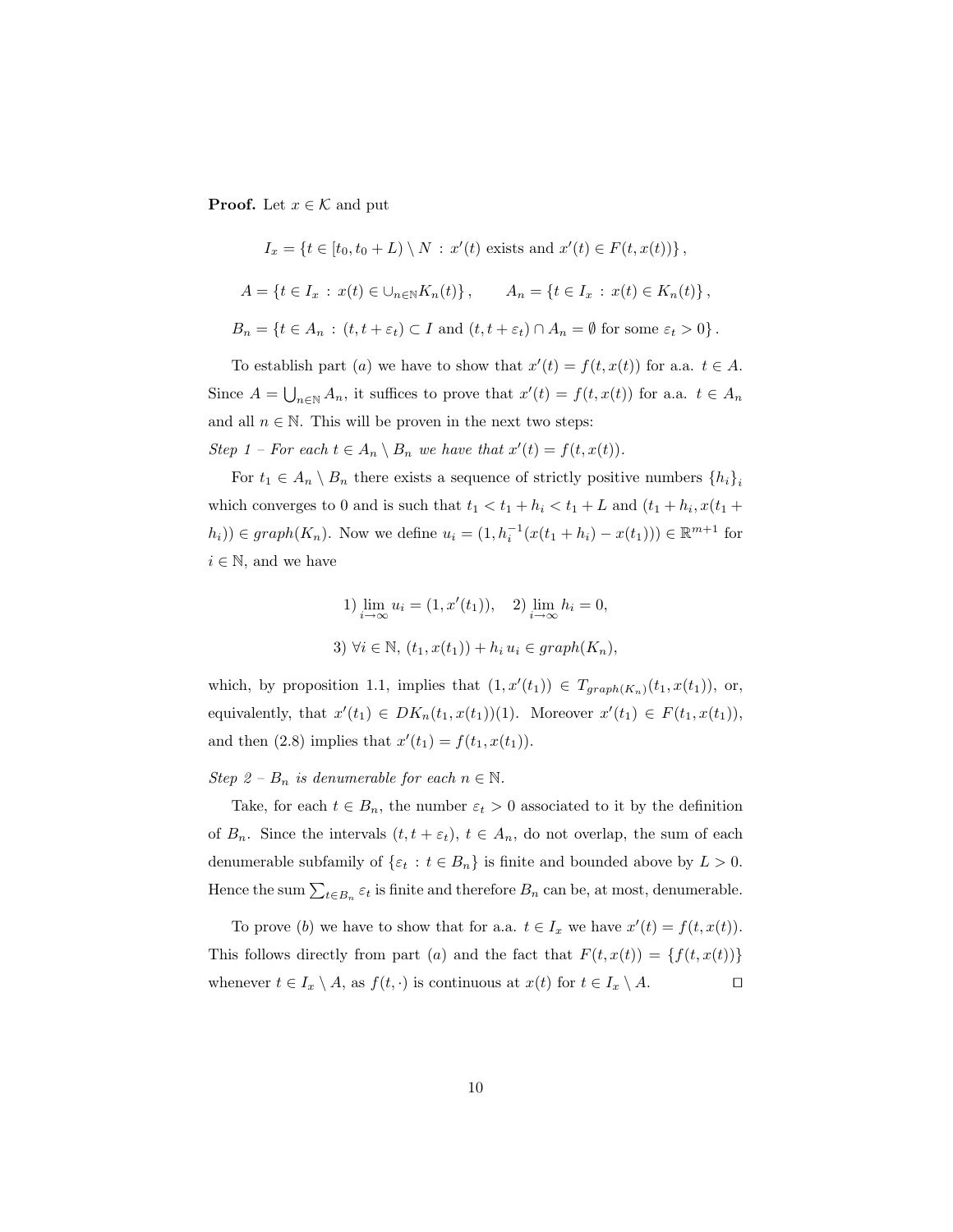Now we establish this section's main result, which follows immediately from lemma 2.3 and proposition 2.1.

THEOREM 2.4 If f satisfies  $(i)$ ,  $(ii)$ , and  $(iii)$ , then C is a nonempty, compact, and connected subset of  $C(I, \mathbb{R}^m)$ .

Moreover, in the scalar case  $(m = 1)$ , we have

1. C has pointwise maximum,  $x^*$ , and minimum,  $x_*$ , which are the extremal solutions of (1.1). Furthermore for each  $t \in I$  we have

$$
x^*(t) = \max\{v(t) : v \in AC(I), v'(s) \le f(s, v(s)) \ a.e., v(t_0) \le x_0\}, (2.9)
$$
  

$$
x_*(t) = \min\{v(t) : v \in AC(I), v'(s) \ge f(s, v(s)) \ a.e., v(t_0) \ge x_0\}. (2.10)
$$

2. C is a funnel, i.e., for all  $\overline{t} \in I$  and  $c \in [x_*(\overline{t}), x^*(\overline{t})]$  there exists  $x \in C$  such that  $x(\bar{t}) = c$ .

EXAMPLE 2.5 Consider the problem  $x'(t) = f(t, x(t))$  a.e. in [0,1],  $x(0) = 0$ , where  $f : [0,1] \times \mathbb{R} \to \mathbb{R}$  is a changing-sign nonlinearity given by

$$
f(t,x) = \frac{1}{2}, \qquad \text{if } x \le -t,
$$
  
=  $\frac{\arctan(n-3)}{\pi}$ , if  $-t + \frac{1}{n+1} < x \le -t + \frac{1}{n}$ ,  $n \in \mathbb{N}$   
=  $-\frac{1}{2}$ , if  $-t + 1 < x$ .

It is obvious that  $f$  satisfies conditions  $(i)$  and  $(ii)$ . Moreover, we have that  $f(t, \cdot)$  is continuous in  $\mathbb{R} \setminus K(t)$ , where  $K(t) = \bigcup K_n(t)$  and  $K_n(t) = \{-t + \frac{1}{n}\}$ for all  $t \in [0,1]$ . Then  $DK_n(t,x)(1) = -1$  for all  $(t,x) \in graph(K_n)$  and all  $n \in \mathbb{N}$ . On the other hand  $f(t,x) \geq -\frac{1}{2}$  for all  $(t,x) \in [0,1] \times \mathbb{R}$  and therefore  $\bigcap_{\varepsilon>0} \overline{co}f(t,x+\varepsilon B) \cap DK_n(t,x)(1) = \emptyset$ , which implies that f also satisfies (iii). Thus, theorem 2.4 ensures the existence of the extremal solutions for this problem. Furthermore, a standard uniqueness result (see  $(13)$ ) implies that there exists a unique solution because  $f(t, \cdot)$  is nonincreasing.

We remark that the results established in  $[6, 20, 14]$  do not apply in this example.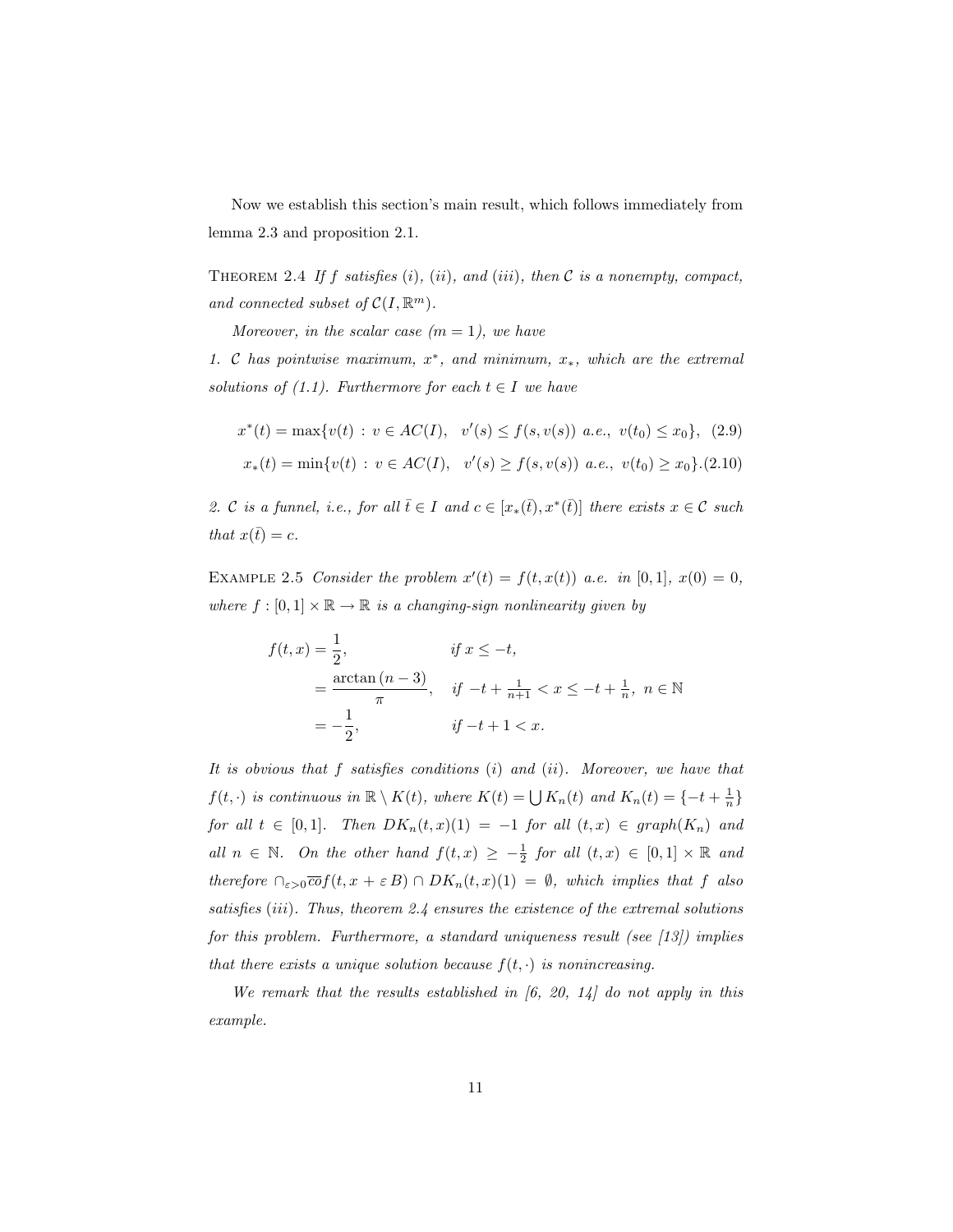#### Remarks to theorem 2.4

1. We cannot expect to have extremal solutions in the conditions of theorem 2.4 when  $m \geq 2$ . In fact the continuous system

$$
\begin{cases}\nx_1' = t^3 - x_2, \ t \in [0, 1], \ x_1(0) = 0, \\
x_2' = 3x_2^{2/3}, \ t \in [0, 1], \ x_2(0) = 0,\n\end{cases}
$$

does not have neither a maximal solution nor a minimal one in the sense defined at the beginning of this section. Adding a standard quasimonotonicity assumption over  $f$  and reenforcing the measurability conditions as in [14, theorem 5.1] is probably the first step towards an extremality result, which we hope to consider elsewhere.

- 2. We can improve theorem 2.4 weakening hypothesis  $(iii)$  until
- $(iii)$  For all  $t \in I \setminus N$ ,  $f(t, \cdot)$  is continuous in  $\mathbb{R}^m \setminus K(t)$ , where  $K(t) =$  $\bigcup_{n=1}^{\infty} K_n(t)$ , and for each  $n \in \mathbb{N}$  and  $x \in K_n(t)$  we have

$$
\bigcap_{\varepsilon>0}\overline{\mathrm{co}}f(t,x+\varepsilon B)\cap DK_n(t,x)(1)\cap -DK_n(t,x)(-1)\subset \{f(t,x)\},\
$$

but we have preferred to use  $(iii)$  for simplicity.

Using the standard change of variables  $y(t) = x(2t_0 - t)$ , it is easy to check that  $(i)$ ,  $(ii)$ , and  $(iii)$ , with the obvious modifications, guarantee an analogous to theorem 2.4 for solutions defined on  $[t_0 - L, t_0]$ . Since  $(iii)$  implies  $(iii)$ , theorem 2.4 holds valid for the interval  $[t_0 - L, t_0 + L]$ .

We also note that in case  $K_n$  is single and scalar-valued then  $(iii)$  is trivially fulfilled at those points  $t$  where the left and right derivatives exist and they are different (see lemma 1.2).

3. Carathéodory's existence result is covered by theorem 2.4 with  $K(t) = \emptyset$ for all  $t \in I$ . Even Goodman's characterization of the maximal and minimal solution [11] as the greatest subfunction and the least superfunction is also included in theorem 2.4.

4. The existence result is not guaranteed, in general, in case the condition " $F(t, x) \cap DK_n(t, x)(1) \subset \{f(t, x)\}$ " fails just for a single x and all t in a subinterval of I. The following standard example shows it.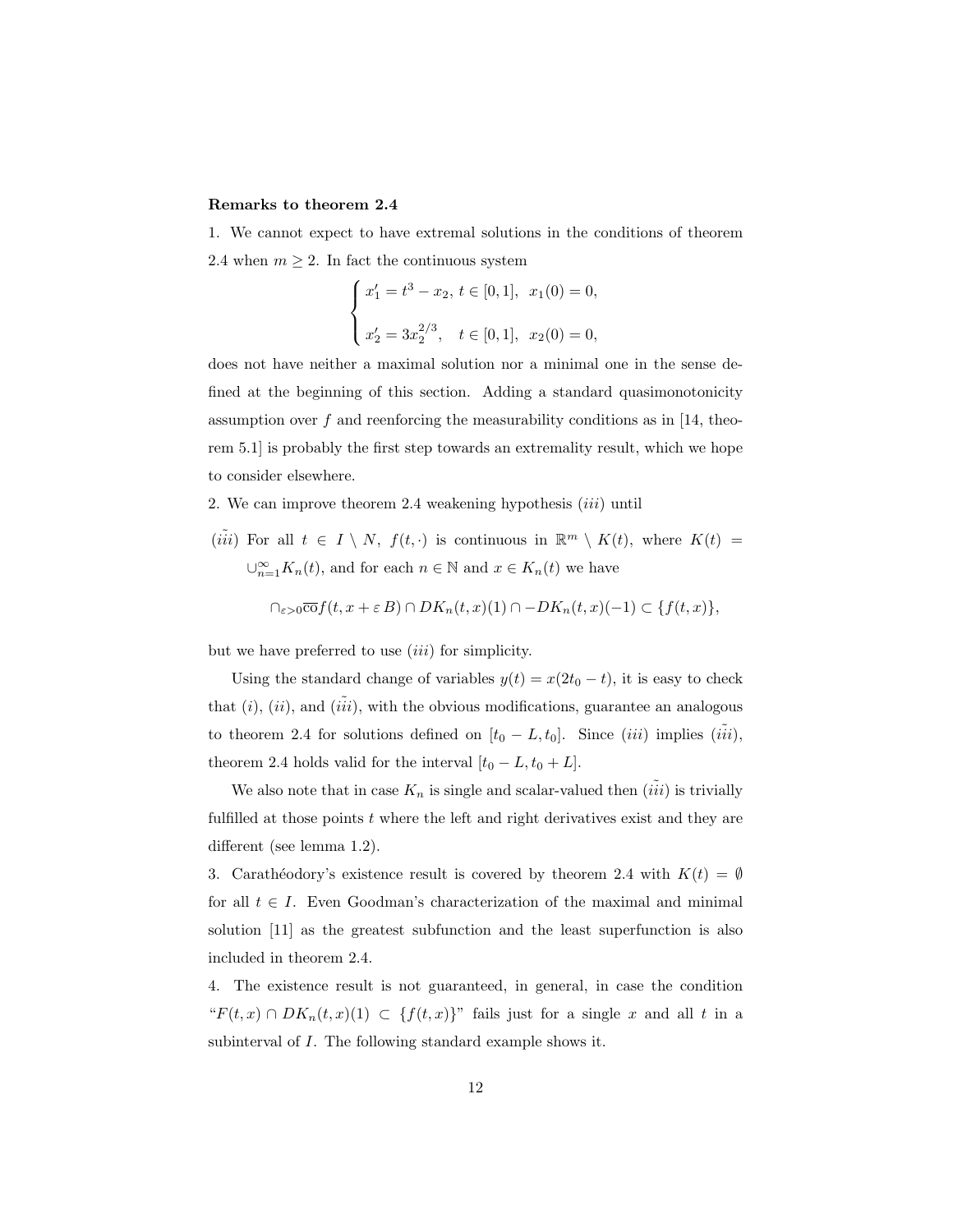EXAMPLE 2.6 The problem  $x'(t) = f(t, x(t))$ ,  $x(0) = 0$ , for

$$
f(t, x) = 1, \quad \text{if } x < 0,
$$
\n
$$
= -1, \text{ if } x \ge 0,
$$

has no solution defined on, say,  $I = [0, 1]$ . Here  $K(t) = \{0\}$  for all  $t \in I$  and, thus,  $DK(t, 0)(1) = \{0\}$  for all t.

On the other hand  $F(t, 0) := \bigcap_{\varepsilon > 0} \overline{co} f(t, 0 + \varepsilon B) = [-1, 1]$  and then

 $F(t, 0) \cap DK(t, 0)(1) = \{0\} \not\subset \{f(t, 0)\}.$ 

5. Condition " $F(t, x) \cap DK_n(t, x)(1) = \emptyset$  for all  $n \in \mathbb{N}$ ", which implies condition (2.7), is a type of transversality (or in-viability) condition, and it prevents the solutions from touching "tangentially" the discontinuity set  $graph(K_n)$ . The geometrical idea behind this condition is not new at all, and can be traced back to Filippov's discontinuity surfaces described in [10]. Similar conditions for scalar problems were introduced in [20].

6. Most existence results for inclusions of the type of (1.2) require the multivalued mapping  $F(\cdot, x)$  be measurable for each x, i.e., that  $\{t \in I : F(t, x) \cap A \neq \emptyset\}$ be Lebesgue-measurable for each open  $A \subset \mathbb{R}^m$  (see [16], or definition 3.1 in [9]). It seems that Davy in [7] was the first author who realised that in many situations the existence of a measurable selection of  $F(\cdot, x)$  is enough. This is exploited in, for instance, the proofs of corollary 5.1 and theorem 7.2 in [9], which play a central role in the proof of our proposition 2.1. Davy's observation appears to be crucial in this paper, as the multivalued mapping  $F(t, x) := \bigcap_{\varepsilon > 0} \overline{\mathrm{co}} f(t, x + \varepsilon B)$  may fail to be measurable in t, even though f satisfies (i), (ii), and  $f(t, \cdot)$  is continuous everywhere except, at most, on a countable and nowhere dense subset. This is the case in the following example:

EXAMPLE 2.7 Let  $S \subset (0,1]$  be a nonmeasurable set and define the function  $f : [0,1] \times \mathbb{R} \to \mathbb{R}$  as

$$
f(t, x) = 1
$$
, if  $t = s$  and  $x = s/n$  for some  $s \in S$  and some  $n \in \mathbb{N}$ ,  
= 0, otherwise.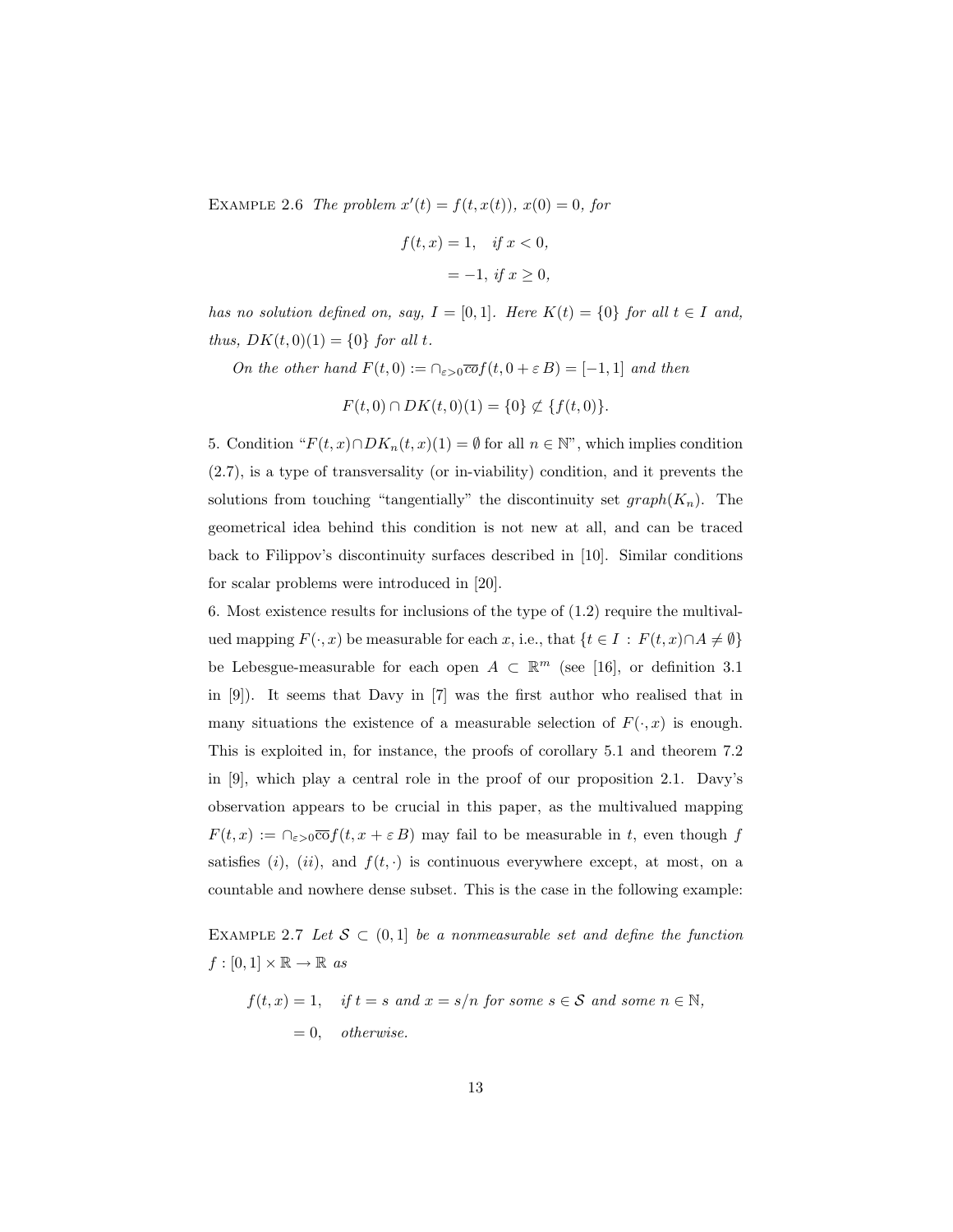Note that for each  $x \in \mathbb{R}$  there is, at most, a finite number of points  $s \in \mathcal{S}$ and a finite number of positive integers n such that  $x = s/n$ . Therefore the function  $t \mapsto f(t, x)$  is continuous everywhere except, at most, on a finite set of t's. Hence  $f(\cdot, x)$  is measurable for each  $x \in \mathbb{R}$ .

On the other hand, for each  $t \in [0,1]$  the function  $f(t, \cdot)$  is continuous everywhere except, at most, on the points of the set  $K(t) = \{t/n : n \in \mathbb{N}\}.$ 

It is easy to see that  $F(t, 0) = \{0\}$  if  $t \notin S$  and  $F(t, 0) = [0, 1]$  if  $t \in S$ ; hence  $F(\cdot, 0)$  is not measurable, since, for instance,  $\{t : F(t, 0) \cap (1/2, 2) \neq \emptyset\} = S$ .

## 3 Another existence result for the scalar case

It is proven in [14] that problem (1.1) with  $m = 1$  has extremal solutions provided that  $f: I \times \mathbb{R} \to \mathbb{R}$  satisfies (*ii*) and

(iii<sup>\*</sup>) for all  $t \in I \setminus N$  and all  $x \in \mathbb{R}$  we have

$$
\limsup_{y \to x^{-}} f(t, y) \le f(t, x) \le \liminf_{y \to x^{+}} f(t, y),
$$

together with a boundedness condition similar to  $(i)$ .

In this part we shall focus on right hand sides  $f$  which satisfy  $(iii^*)$  outside a certain set of the type of  $graph(K)$  in condition *(iii)*, but first we shall prove some technical results on superpositional measurability that will be needed to establish our existence results.

#### 3.1 Conditions for superpositional measurability

It is not clear whether the technique employed in [14] may be adapted to this new setting, and there is a main difficulty that we have to overcome in a different way: compositions  $f(\cdot, x(\cdot))$  may be nonmeasurable, even for  $x \in C(I)$  (see [14]). We shall use an obvious way to wipe this problem out, which consists in explicitly requiring something like

(ii<sup>\*</sup>)  $f(\cdot, x(\cdot))$  is measurable for each  $x \in C(I)$ .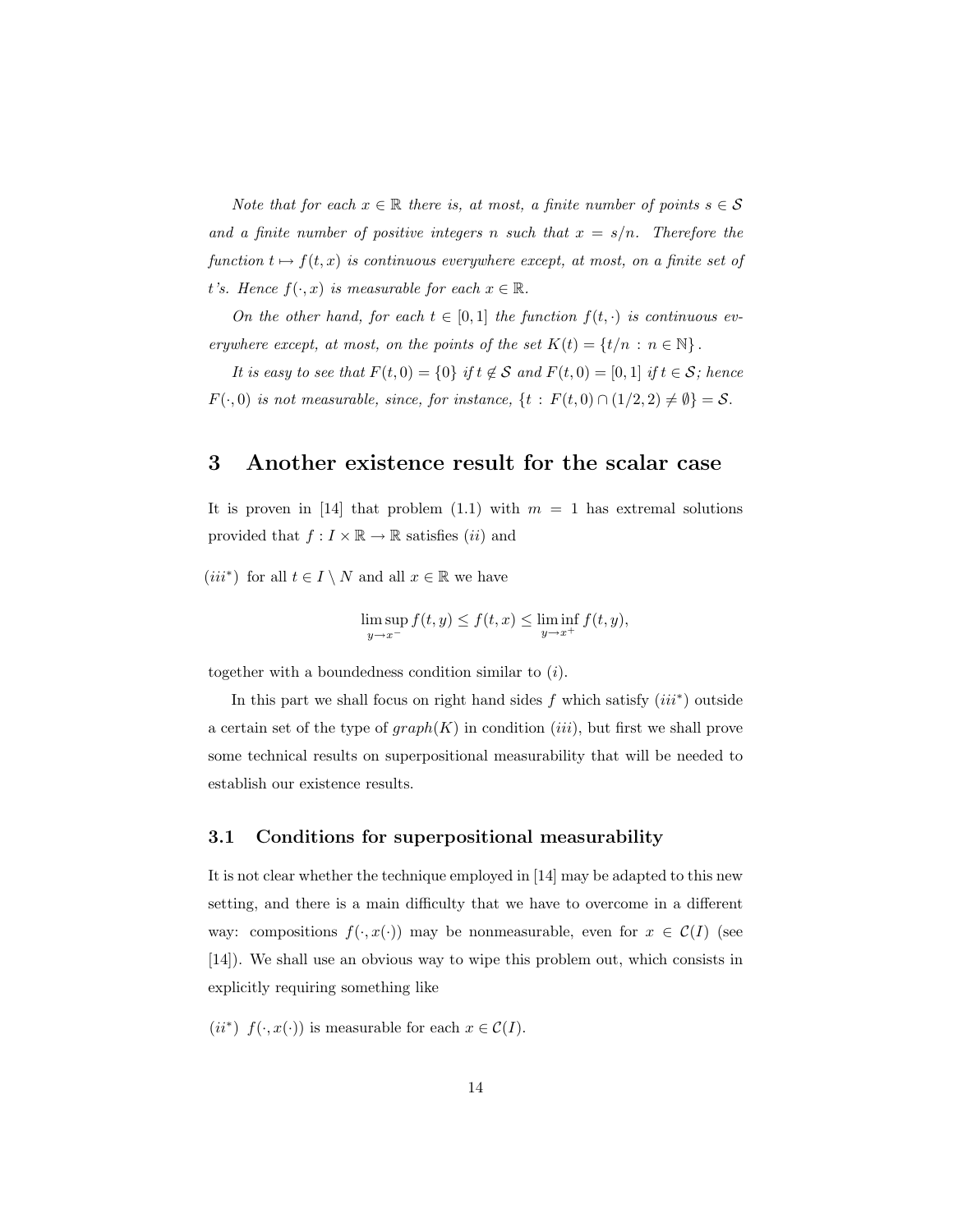Although  $(ii^*)$  is commonplace in the current literature of discontinuous differential equations, see  $[2, 3, 4]$ , it is not a completely satisfactory assumption: first, despite everyone agrees that measurability is a quite weak condition, it is easy to find elementary examples of solvable Cauchy problems satisfying  $(ii)$ ,  $(iii^*)$ , but not  $(ii^*)$  (see [14]); on the other hand,  $(ii^*)$  is stronger, and hence harder to check, than the classical  $(ii)$ . Thus we consider that it is interesting to investigate which types of  $f$ 's satisfying  $(ii)$  and  $(iii^*)$  satisfy  $(ii^*)$  as well.

We shall also show that, loosely speaking, the gap between those  $f$ 's fulfilling  $(ii)$  and  $(iii^*)$  and the ones satisfying  $(ii^*)$  and  $(iii^*)$  is occupied by functions which are discontinuous with respect to x on curves of the  $(t, x)$  plane such that the restriction of f to those curves is not a measurable function.

First, we need the following lemma, which is a slight extension of lemma 2.1 in [14] for real-valued  $f$ 's.

LEMMA 3.1 Let  $N \subset I$  be a null-measure set and let  $f : I \times \mathbb{R} \to \mathbb{R}$  be such that  $f(\cdot, q)$  is measurable for each  $q \in \mathbb{Q}$ . Then we have

(a) If for all  $t \in I \setminus N$  and all  $x \in \mathbb{R}$  we have

$$
\min\left\{\limsup_{y\to x^{-}} f(t,y), \limsup_{y\to x^{+}} f(t,y)\right\} \le f(t,x),
$$

then the mapping  $t \in I \mapsto \inf\{f(t, y) : x_1(t) < y < x_2(t)\}$  is measurable for each pair  $x_1, x_2 \in \mathcal{C}(I)$  such that  $x_1(t) < x_2(t)$  for all  $t \in I$ .

(b) If for all  $t \in I \setminus N$  and all  $x \in \mathbb{R}$  we have

$$
\max\left\{\liminf_{y\to x^{-}} f(t,y), \liminf_{y\to x^{+}} f(t,y)\right\} \ge f(t,x),
$$

then the mapping  $t \in I \mapsto \sup\{f(t, y) : x_1(t) < y < x_2(t)\}$  is measurable for each pair  $x_1, x_2 \in \mathcal{C}(I)$  such that  $x_1(t) < x_2(t)$  for all  $t \in I$ .

**Proof.** We shall only prove part  $(a)$ , since  $(b)$  is similar.

We denote by S the following set of step functions:  $v : [t_0, t_0 + L) \longrightarrow \mathbb{R}$ belongs to S if v assumes only rational values,  $x_1(t) < v(t) < x_2(t)$  on  $[t_0, t_0 + L)$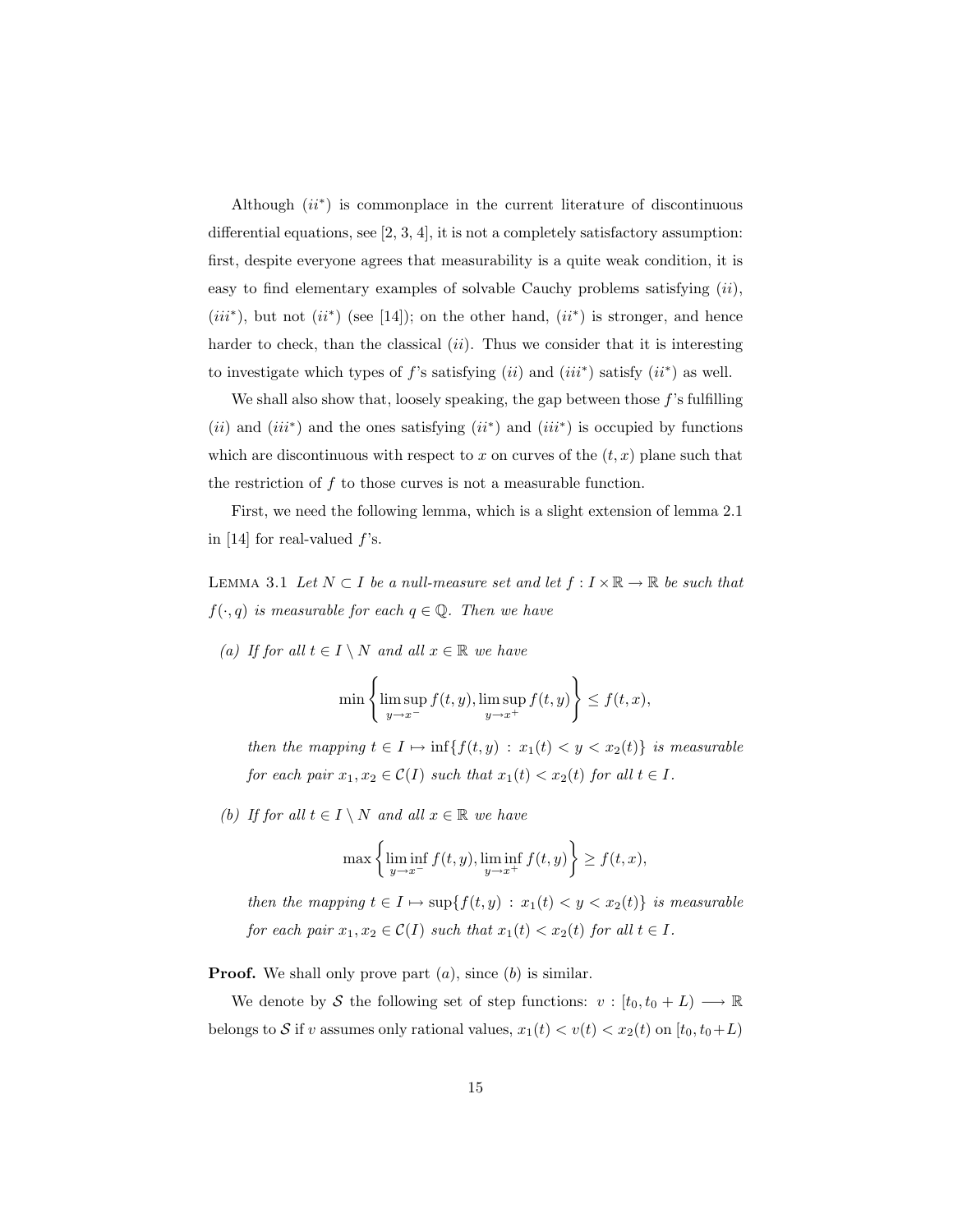and there exists  $j \in \mathbb{N}$  such that v is constant on every interval

$$
\[t_0, t_0 + \frac{L}{j}\], \left[t_0 + \frac{L}{j}, t_0 + \frac{2L}{j}\right), \dots, \left[t_0 + \frac{(j-1)L}{j}, t_0 + L\right).
$$

As  $x_1, x_2$  are continuous on  $[t_0, t_0 + L]$  then S is not empty. Note, moreover, that for each  $q \in (x_1(t), x_2(t)) \cap \mathbb{Q}$  there exists  $v \in \mathcal{S}$  such that  $v(t) = q$ .

Since S is a countable family and any composition  $f(\cdot, v(\cdot))$  with  $v \in S$  is measurable on  $[t_0, t_0 + L)$ , it suffices to prove that

$$
\iota(t) := \inf_{y \in (x_1(t), x_2(t))} f(t, y) = \inf_{v \in S} f(t, v(t)) =: \iota_0(t)
$$

a.e. on  $[t_0, t_0 + L)$  to deduce that  $\iota$  is measurable.

Clearly,  $\iota(t) \leq \iota_0(t)$  on  $[t_0, t_0 + L)$ . To prove that  $\iota(t) \geq \iota_0(t)$  on  $[t_0, t_0 + L]$ .  $L)\backslash N,$  we fix an arbitrary  $t \in [t_0, t_0 + L)\backslash N$  and we take a sequence  $\{y_n\}_n$  ⊂  $(x_1(t), x_2(t))$  such that

$$
\lim_{n \to \infty} f(t, y_n) = \iota(t). \tag{3.11}
$$

Our assumptions guarantee that for each  $n$  we have

$$
\limsup_{y \to y_n^{-}} f(t, y) \le f(t, y_n) \quad \text{or} \quad \limsup_{y \to y_n^{+}} f(t, y) \le f(t, y_n),
$$

thus there exists  $q_n \in (x_1(t), y_n) \cap \mathbb{Q}$  (or  $q_n \in (y_n, x_2(t)) \cap \mathbb{Q}$ ) such that  $f(t, q_n) \leq$  $f(t, y_n) + 1/n$ . Since there exists  $v_n \in \mathcal{S}$  such that  $v_n(t) = q_n$  we have, for all n, that

$$
u_0(t) = \inf_{v \in S} f(t, v(t)) \le f(t, v_n(t)) \le f(t, y_n) + \frac{1}{n}
$$

and, using (3.11), we conclude that

$$
\iota_0(t) \le \lim_{n \to \infty} \left[ f(t, y_n) + \frac{1}{n} \right] = \iota(t).
$$

 $\Box$ 

It is known that a function  $g:\mathbb{R}\rightarrow\mathbb{R}$  such that

$$
\limsup_{y \to x^{-}} g(y) \le g(x) \le \liminf_{y \to x^{+}} g(y) \quad \text{for all } x \in \mathbb{R},
$$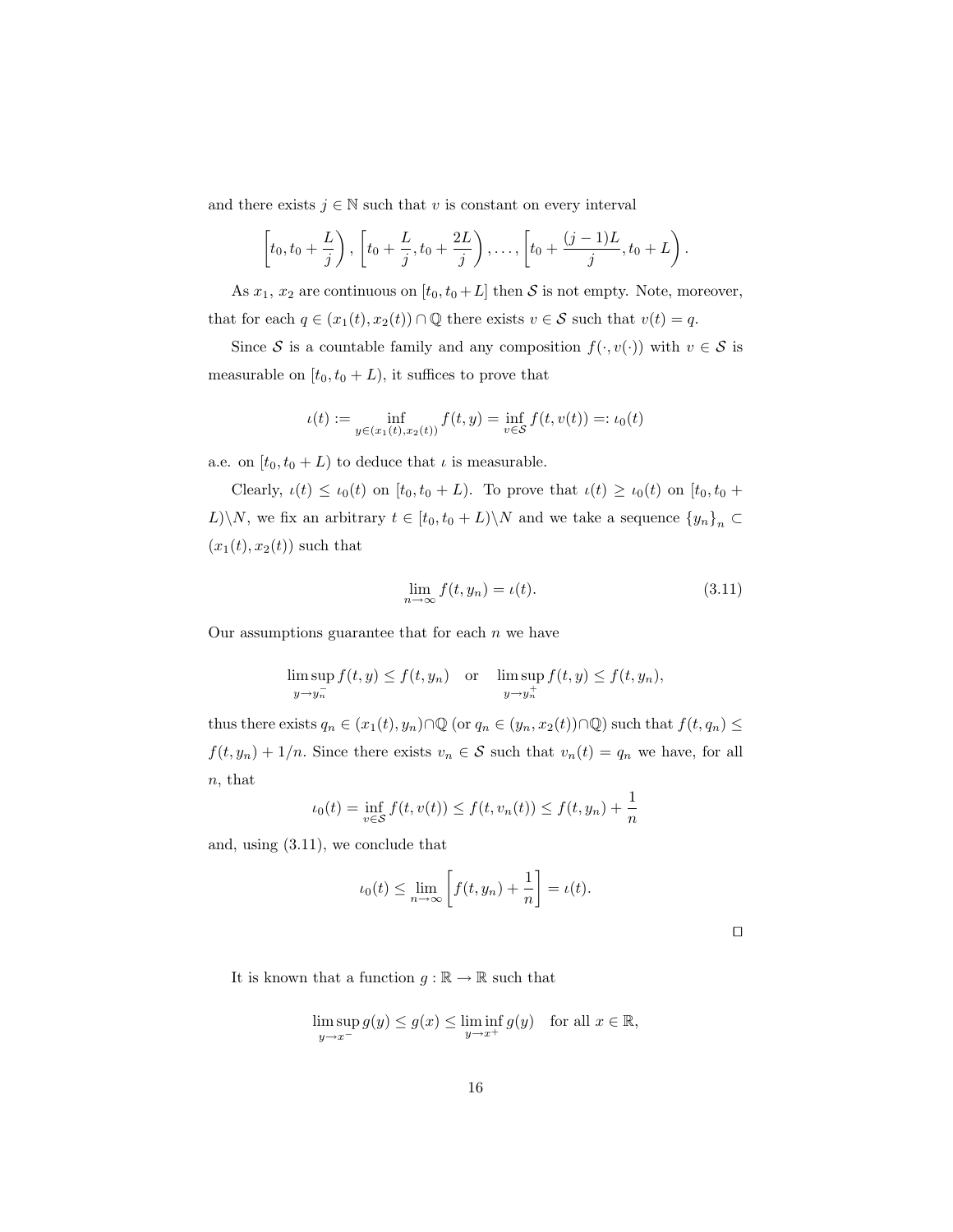can have at most a countable set of discontinuity points (consequence of Young's theorem [17, page 287]). Therefore, for each mapping  $f: I \times \mathbb{R} \to \mathbb{R}$  for which there exists a null-measure set  $N \subset I$  such that for all  $t \in I \setminus N$  we have

$$
\limsup_{y \to x^{-}} f(t, y) \le f(t, x) \le \liminf_{y \to x^{+}} f(t, y) \quad \text{for all } x \in \mathbb{R},
$$

there must exist a countable set of mappings  $j_n: I_n \subset I \to \mathbb{R}, n \in \mathbb{N}$ , such that the set of discontinuity points of  $f(t, \cdot)$  is exactly  $\cup_{n \neq t} \{j_n(t)\}\)$  for each  $t \in I \setminus N$ .

Bearing these considerations in mind, the assumptions required in the following proposition are natural.

PROPOSITION 3.2 Let  $N \subset I$  be a null-measure set and let  $f: I \times \mathbb{R} \to \mathbb{R}$  be such that

- (1)  $f(\cdot, q)$  is measurable for each  $q \in \mathbb{Q}$ .
- (2) Either for all  $t \in I \setminus N$  and all  $x \in \mathbb{R}$  we have

$$
\min\left\{\limsup_{y\to x^{-}} f(t,y), \limsup_{y\to x^{+}} f(t,y)\right\} \le f(t,x),
$$

or for all  $t \in I \setminus N$  and all  $x \in \mathbb{R}$  we have

$$
f(t,x) \leq \max \left\{ \liminf_{y \to x^{-}} f(t,y), \liminf_{y \to x^{+}} f(t,y) \right\}.
$$

(3) There exist mappings  $j_n: I_n \subset I \to \mathbb{R}$ ,  $n \in \mathbb{N}$ , such that for each  $t \in I \setminus N$ the set of discontinuity points of  $f(t, \cdot)$  is exactly  $\cup_{n/t \in I_n} \{j_n(t)\}$ ; moreover, the mappings  $j_n$  and  $f(\cdot, j_n(\cdot))$  are measurable.

Then the mapping  $t \in I \mapsto f(t, x(t))$  is measurable for each  $x \in C(I)$ .

**Proof.** Assume that the first alternative in condition (2) holds, let  $x \in C(I)$  be fixed and let  $J = \{t \in I \setminus N \, : \, x(t) = j_n(t) \text{ for some } n \in \mathbb{N}\}$  and  $J_n = \{t \in J \, : \,$  $x(t)=j_n(t)\},\,n\in\mathbb{N}.$  For all  $t\in I$  we have that

$$
f(t, x(t))\chi_J(t) = \sum_{n=1}^{\infty} f(t, j_n(t))\chi_{\tilde{J}_n}(t),
$$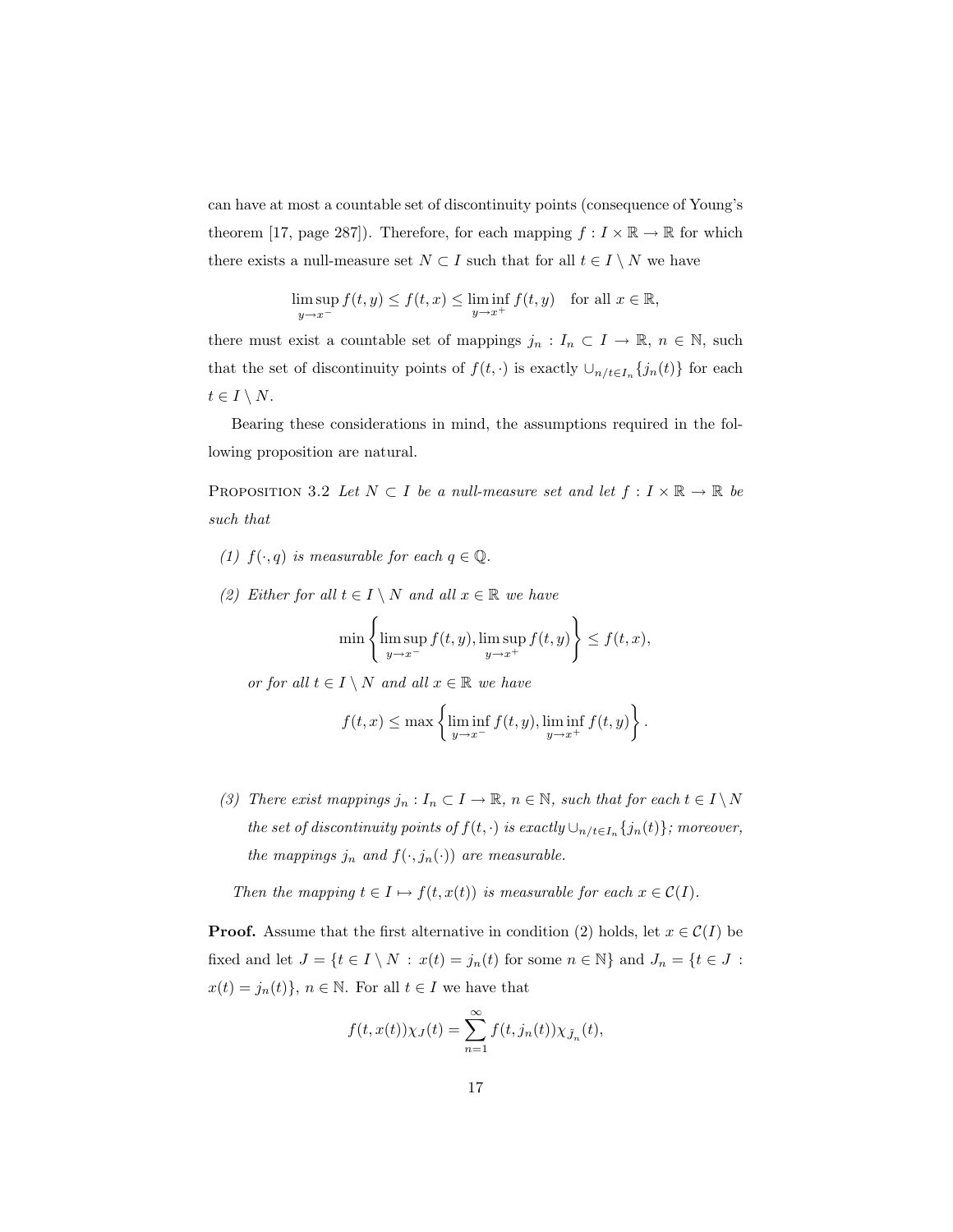where  $\tilde{J}_1 = J_1$ ,  $\tilde{J}_n = J_n \setminus (J_1 \cup J_2 \cup \ldots \cup J_{n-1})$ ,  $n \geq 2$ , and  $\chi_A$  stands for the characteristic function of the set  $A.$  Therefore  $f(\cdot,x(\cdot))\chi_J$  is measurable.

Now we consider  $(I \backslash N) \backslash J = \{t \in I \backslash N \,:\, f(t, \cdot) \text{ is continuous at } x(t)\} =: I_c,$ and then for all  $t \in I \setminus N$ 

$$
f(t, x(t)) = \liminf_{y \to (x(t))^{+}} f(t, y) \chi_{I_c}(t) + f(t, x(t)) \chi_{J}(t)
$$
  
= 
$$
\lim_{n \to \infty} \left[ \inf_{y \in (x(t), x(t) + 1/n)} f(t, y) \chi_{I_c}(t) \right] + f(t, x(t)) \chi_{J}(t),
$$

which implies that  $f(\cdot, x(\cdot))$  is measurable by virtue of lemma 3.1.

To establish the result using the second alternative in (2) it suffices to replace inf by sup to express  $f(\cdot, x(\cdot))$  as a limit of a sequence of measurable functions.

 $\Box$ 

#### 3.2 Existence results

It is the aim of this part to prove an analogous to theorem 2.4 for  $m = 1$  in order to cover the case of nonlinear  $f: I \times \mathbb{R} \to \mathbb{R}$  which for a given null-measure set  $N \subset I$  satisfies (*i*) and

(ii')  $f(\cdot, v(\cdot))$  is measurable on I whenever  $v \in AC(I);$ 

(*iii'*) For all  $t \in I \setminus N$  we have

$$
\limsup_{y \to x^{-}} f(t, y) \le f(t, x) \le \liminf_{y \to x^{+}} f(t, y), \quad \text{for all } x \in \mathbb{R} \setminus K(t),
$$

$$
\liminf_{y \to x^{-}} f(t, y) \ge f(t, x) \ge \limsup_{y \to x^{+}} f(t, y), \quad \text{for all } x \in K(t),
$$

where  $K(t) = \bigcup_{n=1}^{\infty} K_n(t)$ , and for each  $n \in \mathbb{N}$  and  $x \in K_n(t)$  we have

$$
\bigcap_{\varepsilon>0}\overline{co}f(t,x+\varepsilon B)\cap DK_n(t,x)(1)\subset\{f(t,x)\}.
$$

**Remark.** In this case there is no hope to have  $K = C$  since C needs not be closed nor connected in  $\mathcal{C}(I,\mathbb{R}^m)$ , even though  $K(t) = \emptyset$  for all  $t \in I$ . To see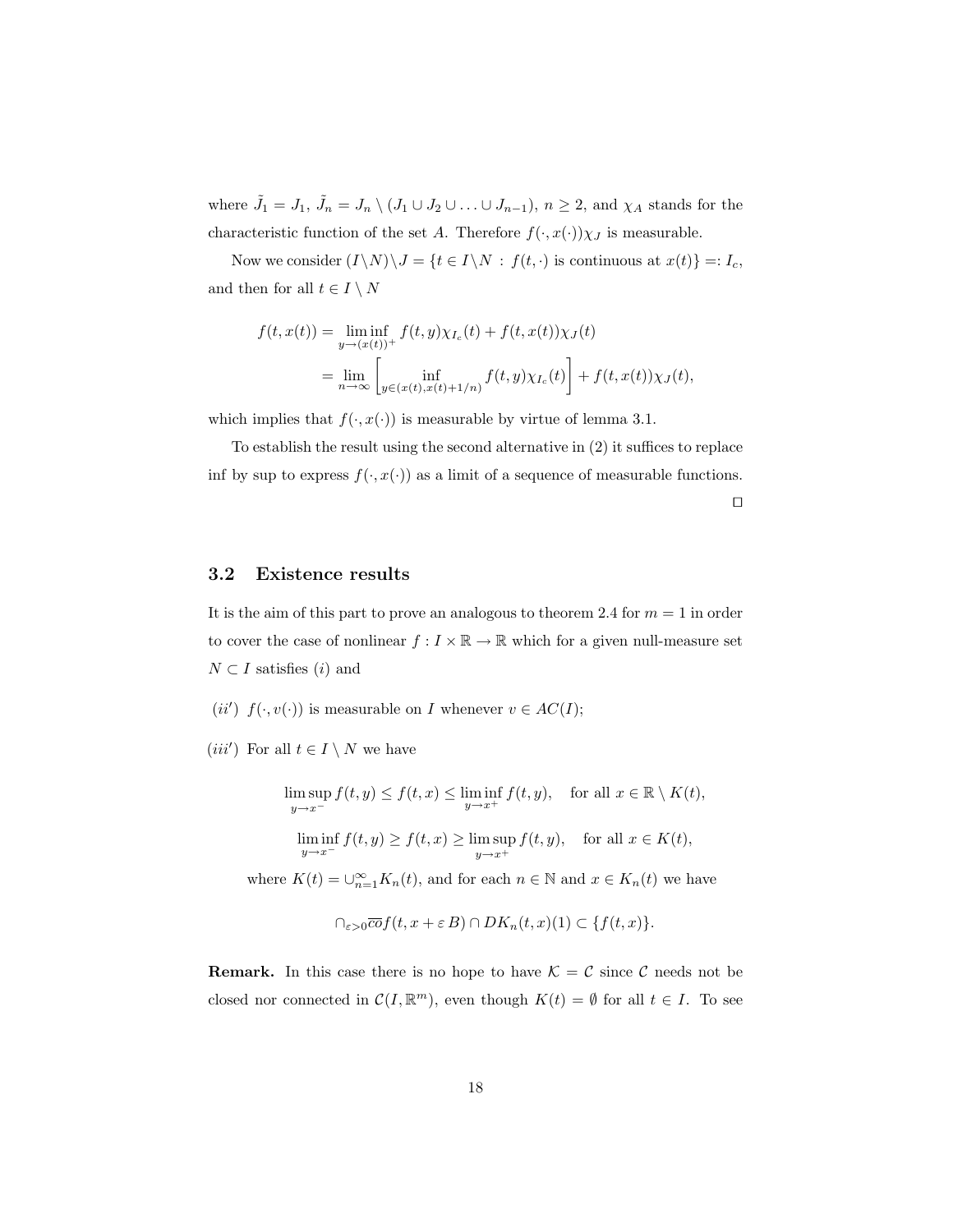this it suffices to consider the problem  $x' = f(t, x)$  for a.a.  $t \in [0, 1], x(0) = 0$ , for

$$
f(t,x) = 2,
$$
 if  $x \ge t$ ,  
= 1 - 1/n, if  $(1 - 1/n)t \le x < [1 - 1/(n+1)]t$ ,  
= 0, if  $x < 0$ .

To work with this new type of nonlinearity we follow lemma 1 in [3] and we define  $h: I \times \mathbb{R}^2 \to \mathbb{R}$  as follows:

$$
h(t, \alpha, \beta) = \sup \{ f(t, \delta) : \alpha \le \delta \le \beta \} \quad \text{if } \alpha \le \beta,
$$
  
= 
$$
\inf \{ f(t, \delta) : \beta \le \delta \le \alpha \} \quad \text{if } \alpha \ge \beta.
$$
 (3.12)

Furthermore, we shall need the following multivalued extension of  $h$ : we define  $H: I \times \mathbb{R}^2 \to \mathcal{P}(\mathbb{R})$  as

$$
H(t, \alpha, \beta) = \bigcap_{\varepsilon > 0} \overline{co} h(t, \alpha + \varepsilon B, \beta). \tag{3.13}
$$

The following statement and its proof are nothing but immediate adaptations of those of [3, lemma 1]. However some minor differences arise due to our weaker assumptions.

LEMMA 3.3 Assume (i),  $(ii')$  and  $(iii')$ . Then the function h defined in  $(3.12)$ satisfies

- (a)  $h(t, x, x) = f(t, x);$
- (b) for almost all t and each x,  $h(t, x, \cdot)$  is nondecreasing;
- (c) for each absolutely continuous  $v : I \to \mathbb{R}$  the function

$$
(t, x) \longmapsto h(t, x, v(t))
$$

satisfies (i) and (ii). Moreover, for each  $t \in I \backslash N$ ,  $h(t, \cdot, v(t))$  is continuous on  $\mathbb{R} \setminus K(t)$ .

**Proof.** Parts (a) and (b) are immediate. To prove that for a.a.  $t \in I$ ,  $h(t, \cdot, v(t))$ is continuous on  $\mathbb{R} \setminus K(t)$ , it suffices to note that  $h(t, \cdot, \beta)$  is nonincreasing for all  $t \in I \setminus N$  and all  $\beta$  and to show that

$$
\lim_{y \to \alpha^{-}} h(t, y, \beta) \le h(t, \alpha, \beta) \le \lim_{y \to \alpha^{+}} h(t, y, \beta) \quad \text{for each } \alpha \in \mathbb{R} \setminus K(t). \tag{3.14}
$$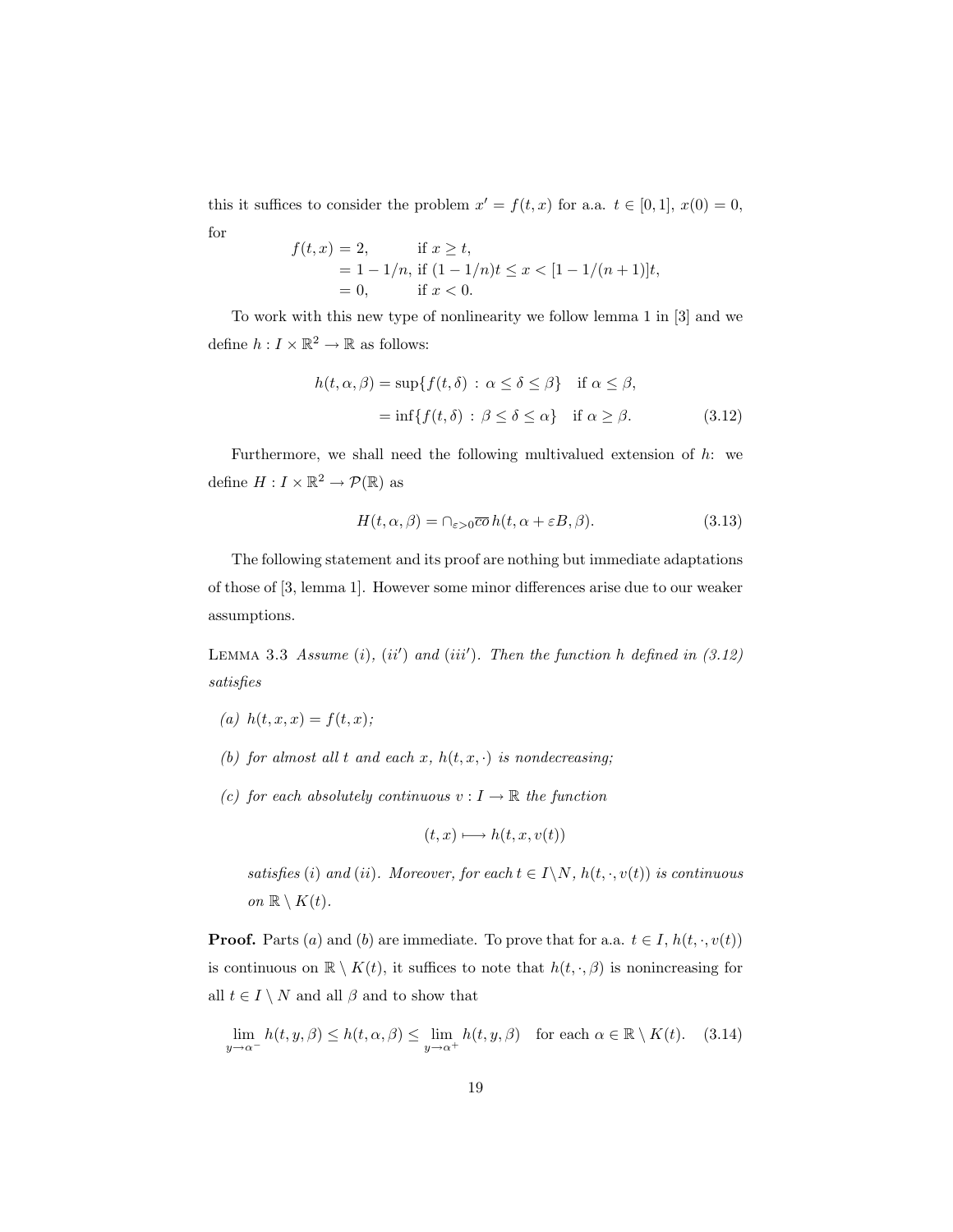To see that, let  $t \in I \setminus N$  be fixed and assume that  $\alpha \leq \beta$  is such that  $\alpha \notin K(t)$ . Then we have

$$
\lim_{y \to \alpha^{-}} h(t, y, \beta) = \lim_{y \to \alpha^{-}} \sup \{ f(t, \delta) : y \le \delta \le \beta \}
$$
  
\n
$$
= \lim_{y \to \alpha^{-}} \sup \{ \sup \{ f(t, \delta) : y \le \delta < \alpha \}, \sup \{ f(t, \delta) : \alpha \le \delta \le \beta \} \}
$$
  
\n(by condition *(iii')*,  $\limsup_{y \to \alpha^{-}} f(t, y) \le f(t, \alpha)$ )  
\n
$$
\le \sup \{ f(t, \alpha), \sup \{ f(t, \delta) : \alpha \le \delta \le \beta \} \} = h(t, \alpha, \beta),
$$

and if  $\alpha > \beta$ ,  $\alpha \notin K(t)$ , we have

$$
\lim_{y \to \alpha^{-}} h(t, y, \beta) = \lim_{y \to \alpha^{-}} \inf \{ f(t, \delta) : \beta \le \delta \le y \}
$$

$$
= \inf \{ f(t, \delta) : \beta \le \delta < \alpha \}
$$
  
(by condition *(iii')*,  $\liminf_{y \to \alpha^{-}} f(t, y) \le f(t, \alpha)$ )
$$
= \inf \{ f(t, \delta) : \beta \le \delta \le \alpha \} = h(t, \alpha, \beta).
$$

We note that the previous limits exist because the mappings involved are monotone. The proof of the other half of  $(3.14)$  is similar.

Now we have to prove that  $h(\cdot, x, v(\cdot))$  is measurable for each  $v \in AC(I)$  and each  $x \in \mathbb{R}$ , but this follows directly from the assumptions, lemma 3.1, and

$$
h(t, x, v(t)) = \max\{f(t, x), f(t, v(t)), \sup\{f(t, \delta) : x < \delta < v(t)\}\}\chi_{I_1}(t)
$$

$$
+ \min\{f(t, x), f(t, v(t)), \inf\{f(t, \delta) : v(t) < \delta < x\}\}\chi_{I_2}(t)
$$

$$
+ f(t, x)\chi_{I_3}(t), \quad t \in I,
$$

where  $I_1 = \{t \in I : x < v(t)\}, I_2 = \{t \in I : x > v(t)\}$  and  $I_3 = I \setminus (I_1 \cup I_2)$ .

Finally the mapping  $(t, x) \mapsto h(t, x, v(t))$  satisfies (i) with  $\psi(t)$  replaced by, for instance,  $\bar{\psi}(t) = \psi(t)(1 + |v(t)|)$ .

Now we can proceed to establish some properties of H.

LEMMA 3.4 Assume that for a null-measure set  $N \subset I$ ,  $f: I \times \mathbb{R} \to \mathbb{R}$  satisfies  $(i), (ii'), and (iii'), and consider the mappings h and H defined in (3.12) and$ (3.13), respectively. Then for each  $t \in I \setminus N$  and all  $x \in \mathbb{R}$  we have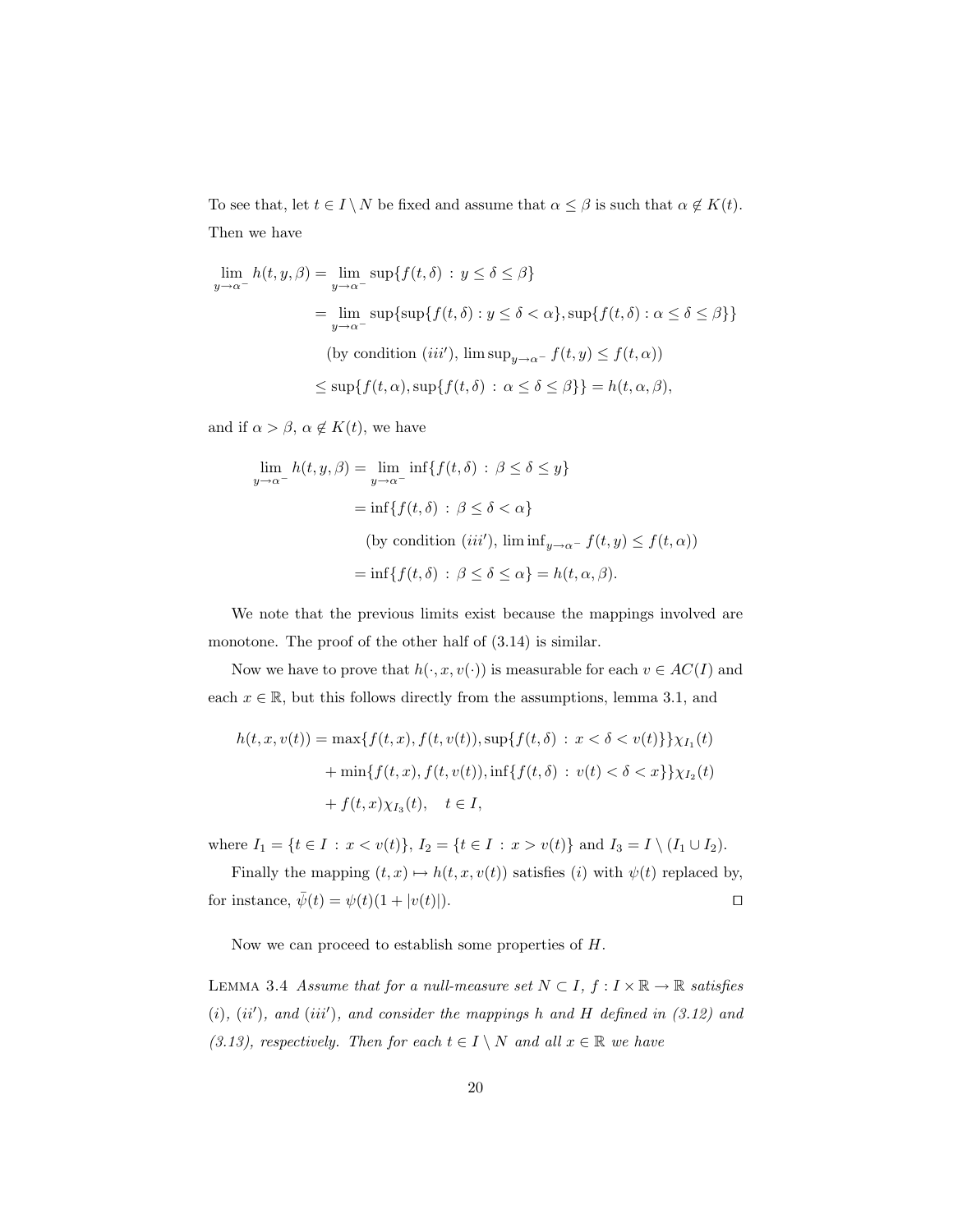- (a)  $H(t, x, x) \subset F(t, x) := \bigcap_{\varepsilon > 0} \overline{co} f(t, x + \varepsilon B);$
- (b)  $H(t, x, \cdot)$  is nondecreasing in the following sense:

$$
y_1 \le y_2 \Rightarrow \begin{cases} H(t, x, y_1) \subset H(t, x, y_2) - \mathbb{R}_+ \\ and \\ H(t, x, y_2) \subset H(t, x, y_1) + \mathbb{R}_+ .\end{cases}
$$

**Proof.** Note that for each  $(t, x) \in I \times \mathbb{R}$  we have

$$
F(t,x) = \left[\min\{f(t,x), \liminf_{y\to x} f(t,y)\}, \max\{f(t,x), \limsup_{y\to x} f(t,y)\}\right],
$$

and for each  $\varepsilon>0$ 

$$
\overline{co} h(t, x + \varepsilon B, x) = [\inf\{h(t, y, x) : x - \varepsilon \le y \le x + \varepsilon\},\
$$

$$
\sup\{h(t, y, x) : x - \varepsilon \le y \le x + \varepsilon\}].
$$
(3.15)

Now we take into account that

$$
\inf\{h(t,y,x):x-\varepsilon\leq y\leq x+\varepsilon\}=\min\{h(t,x,x),
$$
  

$$
\inf\{h(t,y,x):x-\varepsilon\leq y  

$$
\inf\{h(t,y,x):x
$$
$$

and we compute

$$
\inf\{h(t,y,x):x-\varepsilon\leq y\n
$$
=\inf\{\max\{f(t,x),\sup\{f(t,\delta):y\leq \delta\n
$$
\geq \inf\{\sup\{f(t,\delta):y\leq \delta\n
$$
=\limsup_{y\to x^{-}}f(t,y)\geq \liminf_{y\to x^{-}}f(t,y),
$$
$$
$$
$$

and

$$
\inf\{h(t, y, x) : x < y \le x + \varepsilon\} = \inf\{\inf\{f(t, \delta) : x \le \delta \le y\} : x < y \le x + \varepsilon\}
$$
\n
$$
= \inf\{f(t, \delta) : x \le \delta \le x + \varepsilon\}
$$
\n
$$
= \min\{f(t, x), \inf\{f(t, \delta) : x < \delta \le x + \varepsilon\}\}.
$$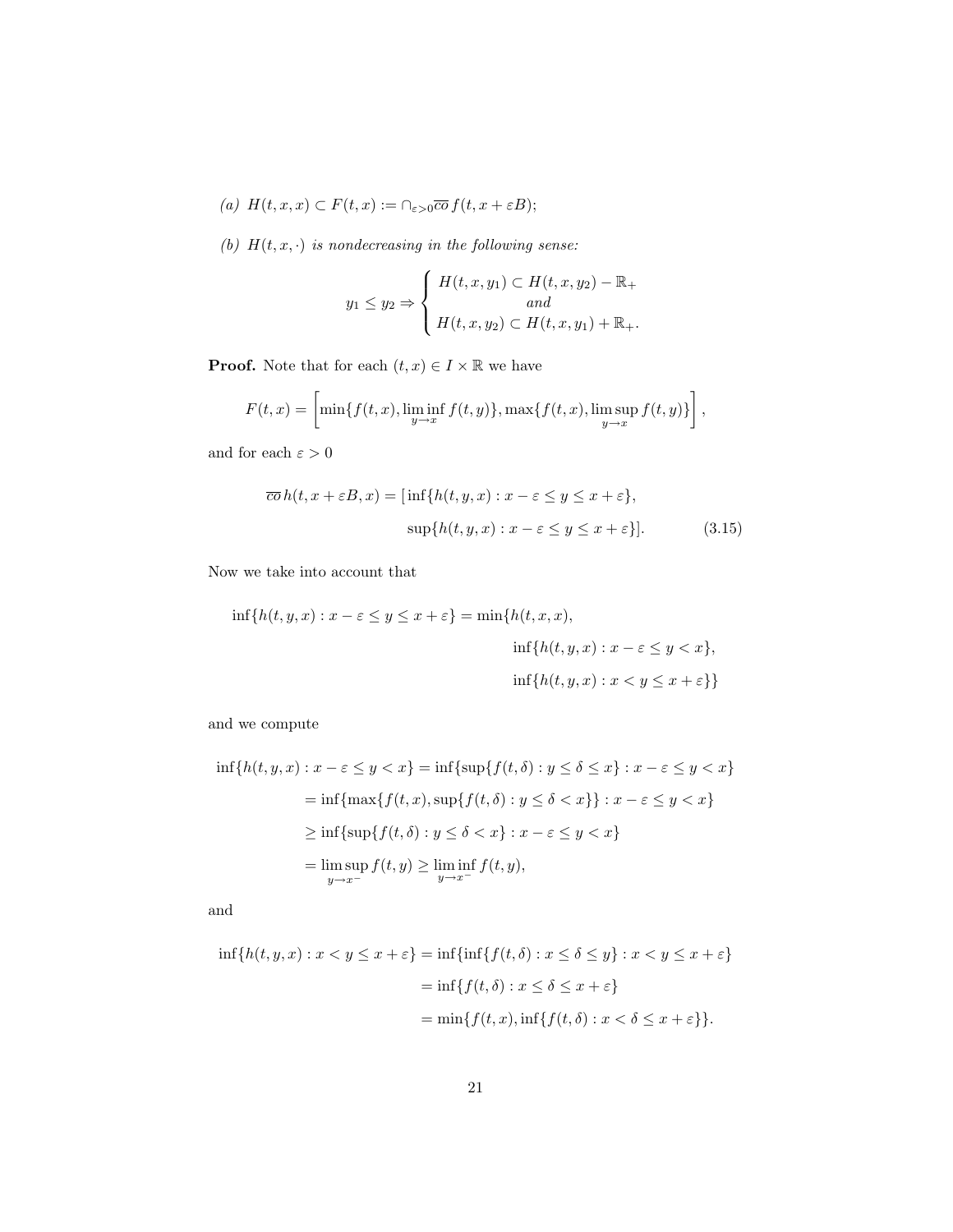Symmetric arguments with the right end of the interval (3.15) show that for each  $\varepsilon > 0$  we have

$$
\overline{co} h(t, x + \varepsilon B, x) \subset \left[ \min \{ f(t, x), \liminf_{y \to x^{-}} f(t, y), \inf \{ f(t, y) : x < y \le x + \varepsilon \} \right],
$$
  

$$
\max \{ f(t, x), \limsup_{y \to x^{+}} f(t, y), \sup \{ f(t, y) : x - \varepsilon \le y < x \} \} \right],
$$

and, since these intervals decrease with  $\varepsilon$ , we can go to the limit when  $\varepsilon$  tends to  $0^+$  to obtain the desired estimate

$$
H(t, x, x) = \bigcap_{\varepsilon > 0} \overline{co} h(t, x + \varepsilon B, x)
$$
  
\n
$$
\subset \left[ \min \{ f(t, x), \liminf_{y \to x^{-}} f(t, y), \liminf_{y \to x^{+}} f(t, y) \}, \right]
$$
  
\n
$$
\max \{ f(t, x), \limsup_{y \to x^{+}} f(t, y), \limsup_{y \to x^{-}} f(t, y) \} \} = F(t, x).
$$

To establish part  $(b)$  it suffices to show that both endpoints of the interval  $H(t, x, y_1)$  are smaller than the corresponding ones of  $H(t, x, y_2)$  when  $y_1 \le y_2$ . We shall only prove the result for the left extremes as the arguments to prove it for the right ones are similar. Since  $h(t, x, \cdot)$  is nondecreasing, for each  $\varepsilon > 0$ we have

$$
\inf \overline{coh}(t, x + \varepsilon B, y_1) = \inf \{ h(t, y, y_1) : x - \varepsilon \le y \le x + \varepsilon \}
$$

$$
\le \inf \{ h(t, y, y_2) : x - \varepsilon \le y \le x + \varepsilon \}
$$

$$
= \inf \overline{coh}(t, x + \varepsilon B, y_2),
$$

and then inf  $H(t, x, y_1) = \sup\{\inf \overline{coh}(t, x + \varepsilon B, y_1) : \varepsilon > 0\} \le \inf H(t, x, y_2)$ .  $\Box$ 

Finally, we establish this section's main result. Its proof is based on the theory of generalized iterative techniques for finding fixed points of discontinuous operators, described by Heikkilä and Lakshmikantham in [15]. It will be divided in several steps for the sake of clearness.

THEOREM 3.5 If conditions  $(i)$ ,  $(ii')$ , and  $(iii')$  hold, then problem  $(1.1)$  has the minimal solution,  $x_*$ , and the maximal one,  $x^*$ .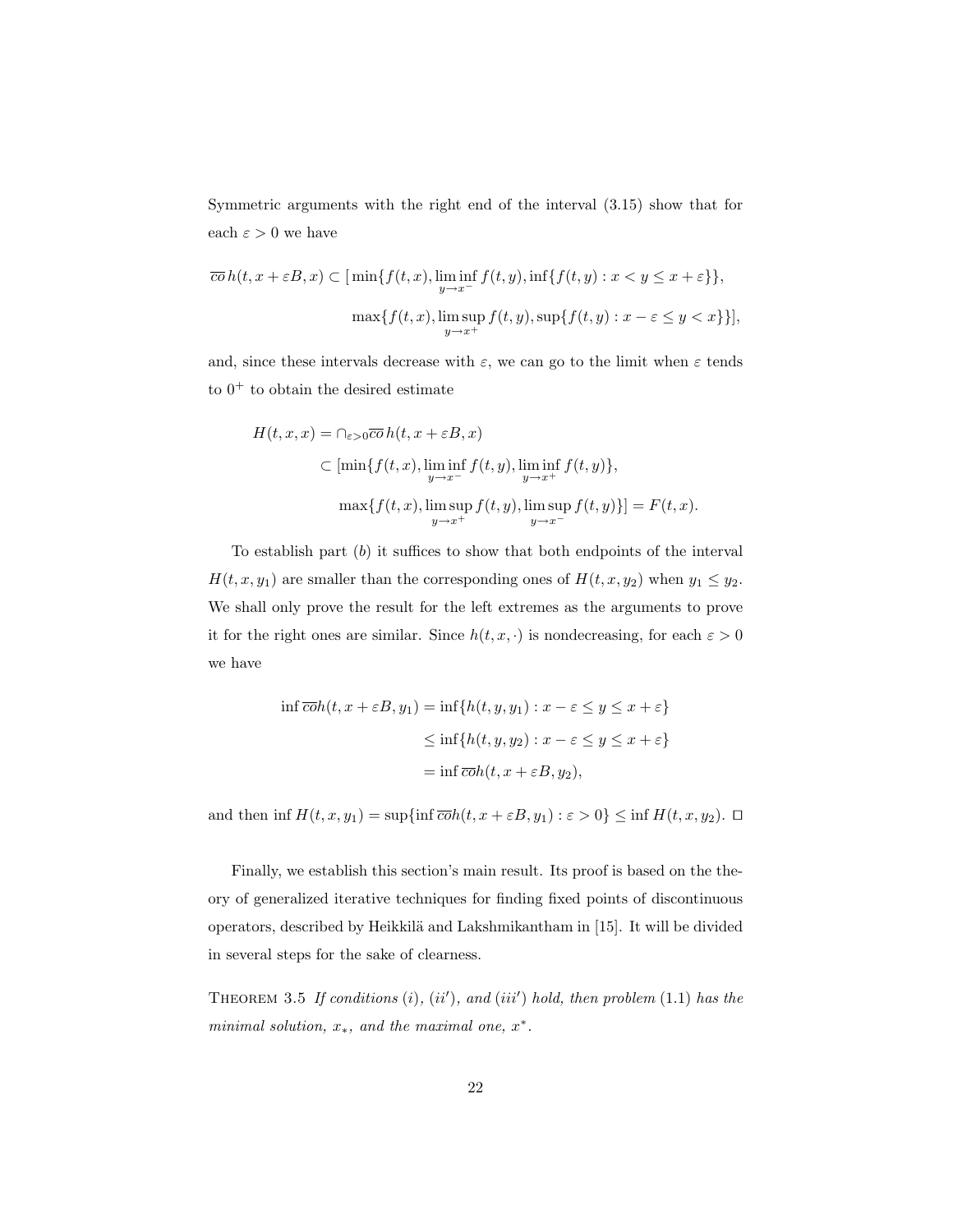Moreover, for each  $t \in I$  we have

$$
x^*(t) = \max\{v(t) : v \in AC(I), v'(s) \le f(s, v(s)) \ a.e., v(t_0) \le x_0\}, \quad (3.16)
$$

$$
x_*(t) = \min\{v(t) : v \in AC(I), \ v'(s) \ge f(s, v(s)) \ a.e., \ v(t_0) \ge x_0\}.
$$
 (3.17)

**Proof.** We start by defining an operator  $G : AC(I) \to AC(I)$  as follows: for each  $v \in AC(I)$ ,  $Gv$  is the minimal Krasovskij solution of  $x' = h(t, x, v(t)),$  $x(t_0) = x_0$ , or, equivalently, the minimal solution of the multivalued problem

$$
x'(t) \in H(t, x(t), v(t)) \quad \text{for a.a. } t \in I, \quad x(t_0) = x_0. \tag{3.18}
$$

Claim 1 – Gv is well defined. By lemma 3.3, part (c), the mapping  $(t, x) \mapsto$  $h(t, x, v(t))$  satisfies (i) and (ii), hence it follows from proposition 2.1 that problem (3.18) has extremal solutions, and in particular the minimal solution exists. *Claim 2 – G : AC(I) → AC(I) is nondecreasing.* Let  $v_i \in AC(I)$ ,  $i = 1, 2$ , be such that  $v_1 \le v_2$  on I and put  $y_i = Gv_i$ ,  $i = 1, 2$ . By part (b) in lemma 3.4 we have for a.a.  $t \in I$  that

$$
y_2'(t) \in H(t, y_2(t), v_2(t)) \subset H(t, y_2(t), v_1(t)) + \mathbb{R}_+,
$$

which implies that  $y_1 \le y_2$  by virtue of (2.5) and the definition of  $y_1$ .

A priori bounds on the solutions. As a consequence of  $(i)$  and Gronwall's inequality we have that each solution  $v$  of  $(1.1)$  satisfies

$$
|v(t)| \le (1+|x_0|)\exp\left(\int_{t_0}^t \psi(s)ds\right) - 1 =: b(t), \quad \text{for all } t \in I.
$$

*Claim*  $3 - Gb \leq b$ . Indeed, from (i) and the definition of b we have that

$$
h(t, b(t), b(t)) = f(t, b(t)) \le \psi(t)(1 + b(t)) = b'(t) \text{ for a.a. } t \in I.
$$

Then  $b'(t) \in H(t, b(t), b(t)) + \mathbb{R}_+$  for a.a.  $t \in I$ , and moreover  $b(t_0) = |x_0| \ge x_0$ . Therefore, by (2.5) we deduce that  $Gb \leq b$ .

Claim  $4$  – There exists  $a \in AC(I)$ ,  $a \leq b$ , such that  $Gv \geq a$  for all  $v \leq b$  (in particular  $Ga \ge a$ ) and moreover if  $v \in AC(I)$  is a solution of (1.1) then

$$
v \in [a, b] := \{ z \in AC(I) : a(t) \le z(t) \le b(t) \quad \text{for all } t \in I \}.
$$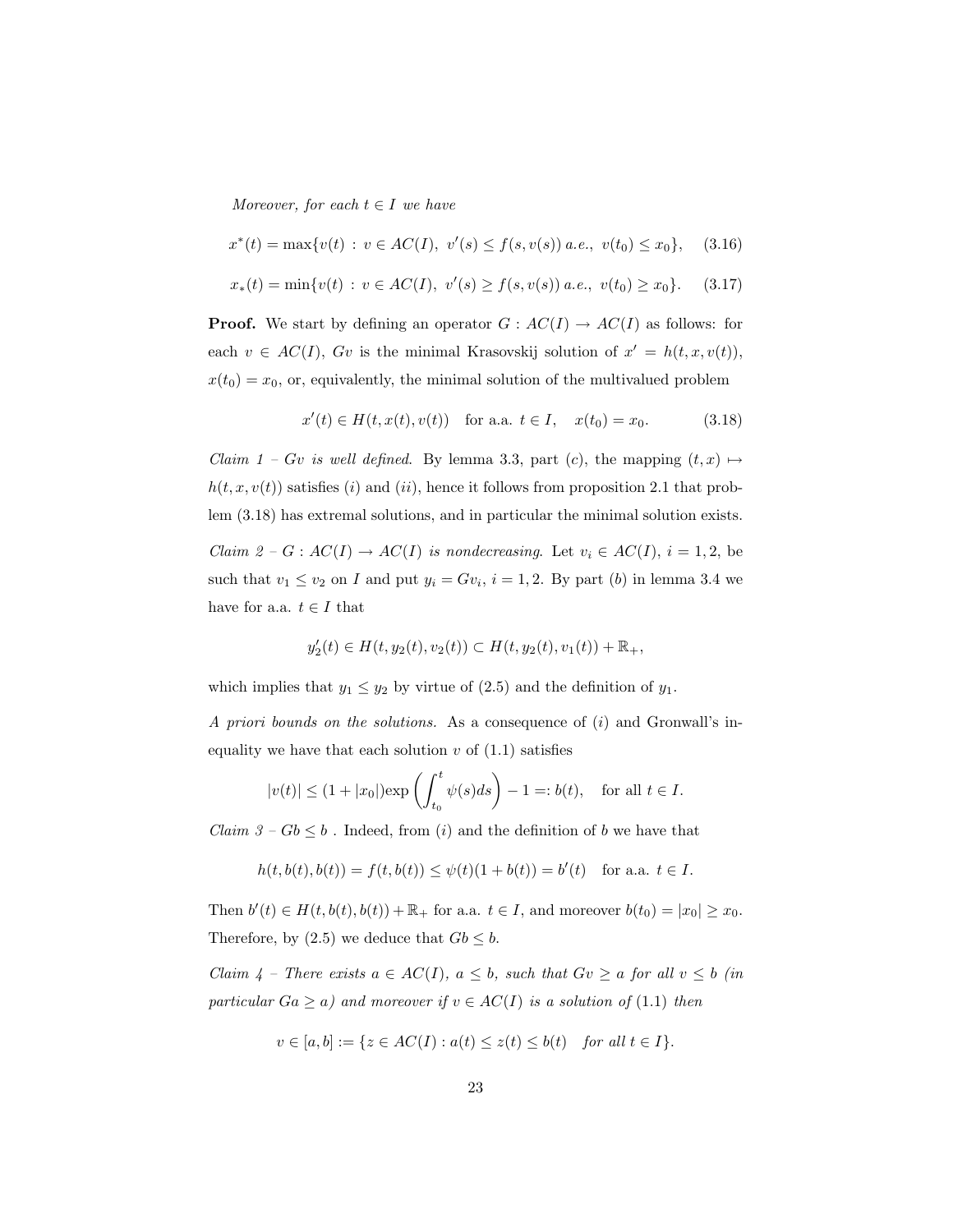By the definition of h and (i) we have for each  $v \in AC(I)$ , with  $v \leq b$ , that

$$
|h(t, x, v(t))| \le \psi(t)(1 + b(t))(1 + |x|)
$$
 for a.a.  $t \in I$  and for all  $x \in \mathbb{R}$ .

Since the right-hand side of the above inequality is independent of  $v$  then there exists  $\bar{\psi} \in L^1(I)$  such that for each  $v \in AC(I)$ , with  $v \leq b$ , we have

$$
|(Gv)'(t)| \le \bar{\psi}(t) \quad \text{for a.a. } t \in I.
$$
\n(3.19)

Let us define

$$
a(t) = \min\left\{-b(t), x_0 - \int_{t_0}^t \bar{\psi}(s)ds\right\} \quad \text{for all } t \in I.
$$

By (3.19) for all  $v \in AC(I)$  such that  $v \leq b$  we have that  $a \leq Gv$ . Since  $a \leq b$ in particular it holds that  $a \leq Ga$ . Moreover, for any solution v of (1.1) we have that  $|v(t)| \leq b(t)$  for all  $t \in I$ , and by the definition of a we also have that  $v \in [a, b]$ .

Claim  $5 - G$  has the minimal fixed point in the functional interval  $[a, b]$ .

By claims 2, 3, and 4 we have that  $a \leq Ga$ ,  $Gb \leq b$ , and G is nondecreasing. Moreover, (3.19) holds for each  $v \in [a, b]$ . Then, by [15, proposition 1.4.4] there exists  $x_*$  the minimal fixed point of G in [a, b], which satisfies

$$
x_* = \min\{x \in [a, b] : Gx \le x\}.
$$
\n(3.20)

Claim 6 –  $x_*$  is the minimal solution of problem (1.1). Since  $Gx_* = x_*$ , we have that  $x_*(t_0) = x_0$  and  $x'_*(t) \in H(t, x_*(t), x_*(t))$  for a.a.  $t \in I$ . Therefore, part (a) in lemma 3.4 guarantees that  $x'_{*}(t) \in F(t, x_{*}(t))$  for a.a.  $t \in I$ .

We define  $A = \{t \in I : x_*(t) \in K(t)\}\$  and  $B = I \setminus A$ . By  $(iii')$  and part (a) in lemma 2.3, we have that  $x'_*(t) = f(t, x_*(t))$  for a.a.  $t \in A$ . On the other hand,  $h(t, \cdot, x_*(t))$  is continuous on  $\mathbb{R}\setminus K(t)$  for a.a.  $t \in I$  (lemma 3.3, part  $(c)$ ), and then  $H(t, x_*(t), x_*(t)) = \{h(t, x_*(t), x_*(t))\} = \{f(t, x_*(t))\}$  for a.a.  $t \in B$ . Thus we also have  $x'_{*}(t) = f(t, x_{*}(t))$  for a.a.  $t \in B$ , and therefore  $x_{*}$  is a  $(Carathéodory)$  solution of  $(1.1)$ .

To see that  $x_*$  is the minimal solution of  $(1.1)$  we have to take an arbitrary solution of (1.1), say x, and show that  $x_* \leq x$  on I. We have that  $x(t_0) = x_0$ ,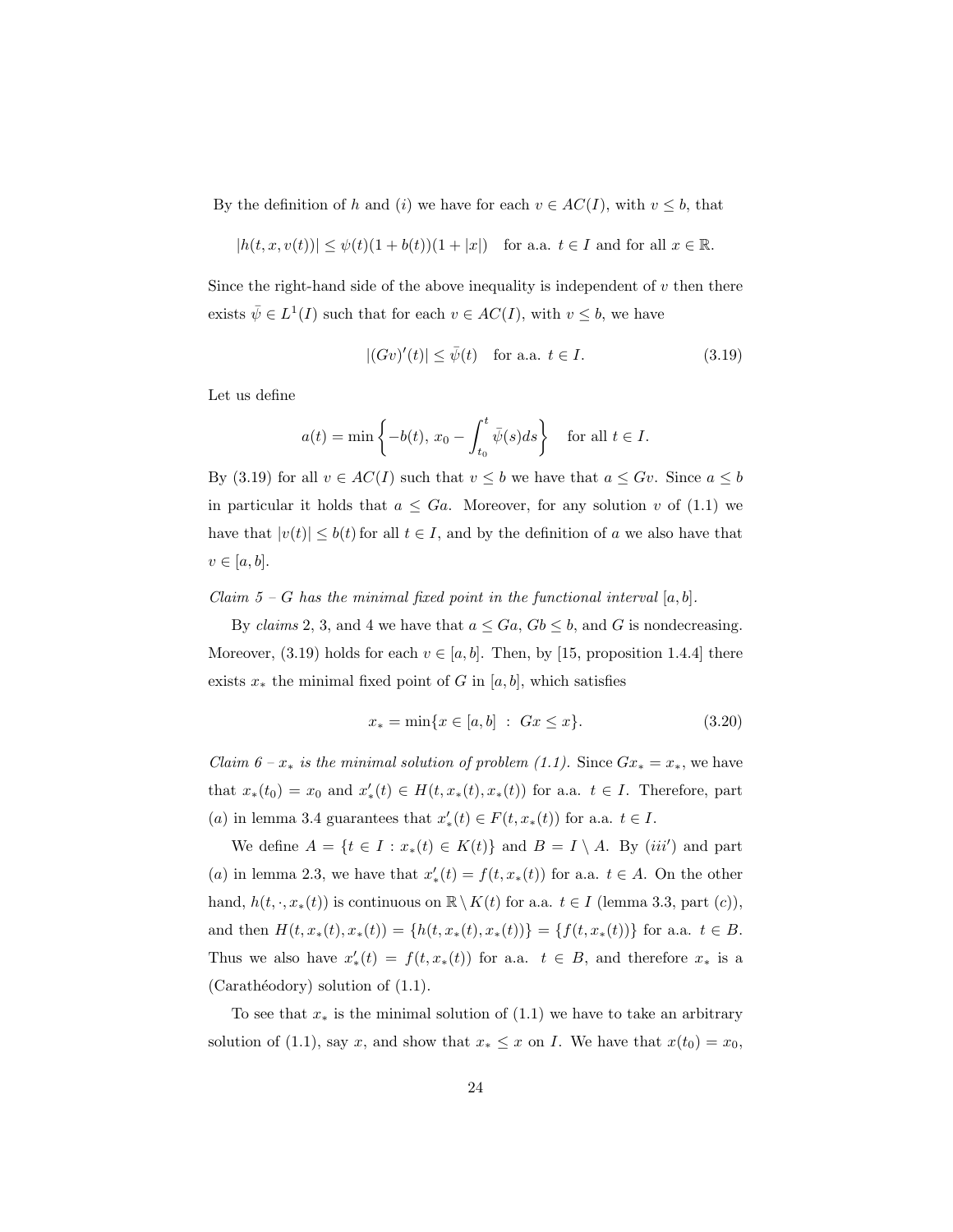$x \in [a, b]$  by *claim* 4, and

$$
x'(t) = f(t, x(t)) = h(t, x(t), x(t)) \in H(t, x(t), x(t)) + \mathbb{R}_{+}
$$
 for a.a.  $t \in I$ .

Therefore, by (2.5) and the definition of G we deduce that  $G_x \leq x$ . Now it follows from (3.20) that  $x_* \leq x$ .

*Claim*  $7 - x_*$  *satisfies (3.17)*. Suppose that  $v \in AC(I)$  and that

$$
v'(t) \ge f(t, v(t))
$$
 for a.a.  $t \in I$ ,  $v(t_0) \ge x_0$ .

The mapping  $y(t) = \min\{v(t), b(t)\}, t \in I$ , belongs to  $AC(I)$  and moreover

$$
y'(t) \ge f(t, y(t)) = h(t, y(t), y(t))
$$
 for a.a.  $t \in I$ ,  $y(t_0) = x_0$ ,

which implies that  $y'(t) \in H(t, y(t), y(t)) + \mathbb{R}_+$  for a.a.  $t \in I$ , and then by (2.5) we have that  $Gy \leq y$ . Since  $y \leq b$  it follows from *claim* 4 that  $a \leq Gy$ and therefore  $a \le Gy \le y \le b$ . Hence, we deduce from (3.20) that  $x_* \le y$ . Therefore,  $x_* \leq v$  and (3.17) it is proved.

The arguments to prove that  $(1.1)$  has a maximal solution are dual.  $\square$ 

#### 3.3 Particular cases

In this section we give two corollaries of theorem 3.5 in order to obtain more easily applicable results. Both results cover the case in which the discontinuity set  $graph(K)$  consists of a countable union of possibly intersecting "curves" in the  $(t, x)$  plane and improve theorem 3.1 in [20] in some aspects:

COROLLARY 3.6 Assume that for  $f: I \times \mathbb{R} \to \mathbb{R}$  there exists a null-measure set  $N \subset I$  such that (i), (ii'), and the following condition holds:

(iii'') There exist curves  $\gamma_n : I_n \subset I \to \mathbb{R}$ ,  $n \in \mathbb{N}$ , each one is right-differentiable a.e. on the interval  $I_n$ , and such that for all  $t \in I \setminus N$  we have

$$
\limsup_{y \to x^{-}} f(t, y) \le f(t, x) \le \liminf_{y \to x^{+}} f(t, y) \quad \text{for } x \in \mathbb{R} \setminus \bigcup_{n=1}^{\infty} \{ \gamma_n(t) \},
$$
\n
$$
\liminf_{y \to x^{-}} f(t, y) \ge f(t, x) \ge \limsup_{y \to x^{+}} f(t, y) \quad \text{for all } x \in \bigcup_{n=1}^{\infty} \{ \gamma_n(t) \};
$$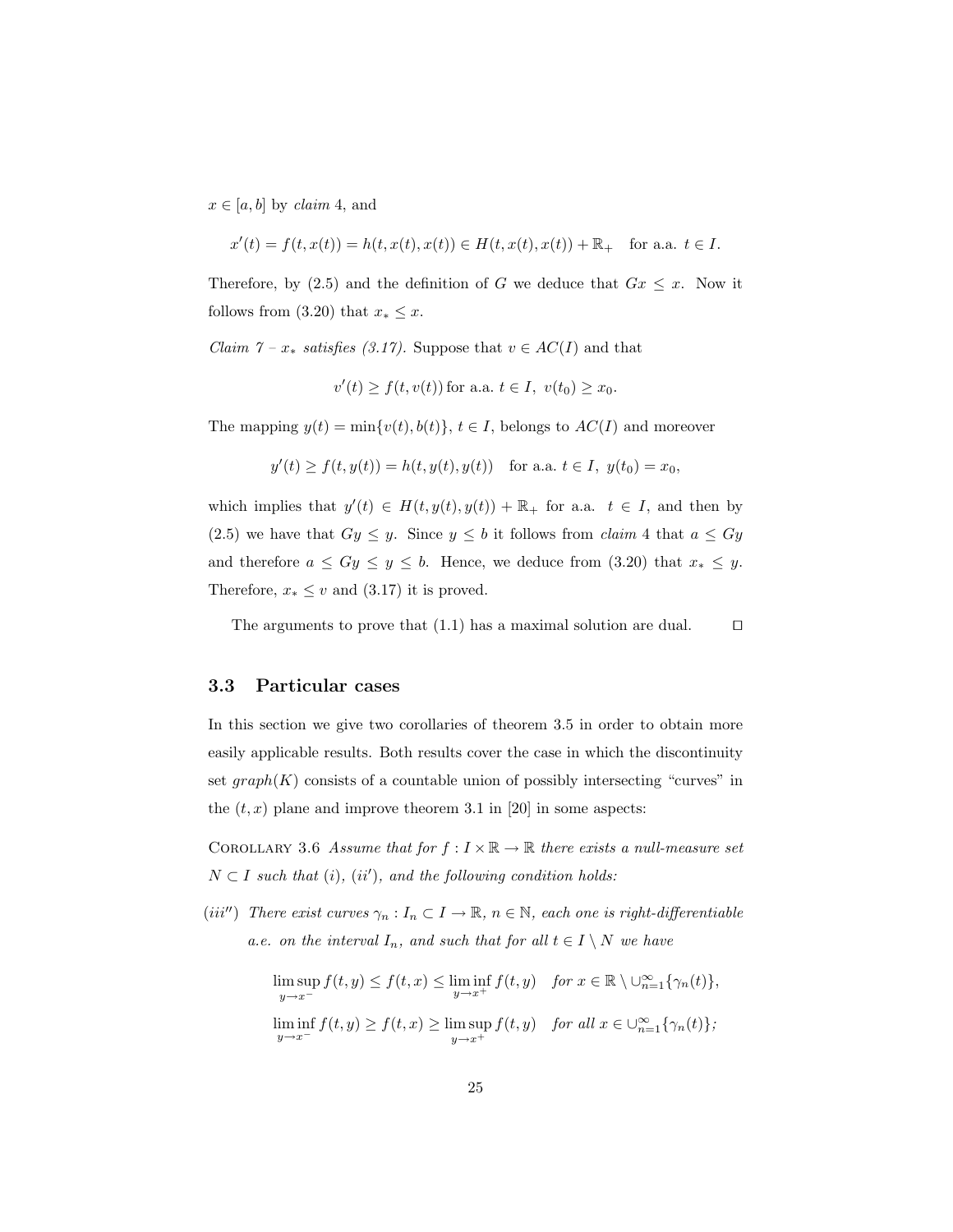moreover, for each  $n \in \mathbb{N}$  and a.a.  $t \in I_n$  the relation

$$
\min \left\{ f(t, \gamma_n(t)), \liminf_{y \to \gamma_n(t)} f(t, y) \right\} \leq (\gamma_n)'_+(t)
$$
  

$$
\leq \max \left\{ f(t, \gamma_n(t)), \limsup_{y \to \gamma_n(t)} f(t, y) \right\}
$$

implies  $(\gamma_n)'_+(t) = f(t, \gamma_n(t)).$ 

Then the problem  $(1.1)$  has extremal solutions, which satisfy  $(3.16)$  and  $(3.17)$ .

**Proof.** We may assume that  $\gamma_n$  is right-differentiable on  $I_n \setminus N$ . For each  $n \in \mathbb{N}$ , we define  $K_n(t) = \{\gamma_n(t)\}\$ for  $t \in I_n$  and  $K_n(t) = \emptyset$  otherwise. By lemma 1.2 (a), we have for each  $t\in I_n,$   $t\not\in N,$  that

$$
DK_n(t, \gamma_n(t))(1) = \{(\gamma_n)'_+(t)\},
$$

and, following our convention,  $DK(t, \gamma_n(t))(1) = \emptyset$  for  $t \notin I_n$ . On the other hand, for each  $n \in \mathbb{N}$  and  $t \in I_n \setminus N$ , we have that

$$
\bigcap_{\varepsilon>0} \overline{co} f(t, \gamma_n(t) + \varepsilon B) = \left[ \min \left\{ f(t, \gamma_n(t)), \liminf_{y \to \gamma_n(t)} f(t, y) \right\}, \max \left\{ f(t, \gamma_n(t)), \limsup_{y \to \gamma_n(t)} f(t, y) \right\} \right],
$$

and the result follows from theorem 3.5.

$$
\Box
$$

Now we state another consequence of theorem 3.5 and lemma 1.2.

COROLLARY 3.7 Assume that for  $f: I \times \mathbb{R} \to \mathbb{R}$  there exists a null-measure set  $N \subset I$  such that (i), (ii'), and the following conditions hold:

(iii''') There exist curves  $\gamma_n: I_n \subset I \to \mathbb{R}$ ,  $n \in \mathbb{N}$  such that for all  $t \in I \setminus N$  we have

$$
\limsup_{y \to x^{-}} f(t, y) \le f(t, x) \le \liminf_{y \to x^{+}} f(t, y) \quad \text{for } x \in \mathbb{R} \setminus \bigcup_{n=1}^{\infty} \{ \gamma_n(t) \},
$$
\n
$$
\liminf_{y \to x^{-}} f(t, y) \ge f(t, x) \ge \limsup_{y \to x^{+}} f(t, y) \quad \text{for all } x \in \bigcup_{n=1}^{\infty} \{ \gamma_n(t) \};
$$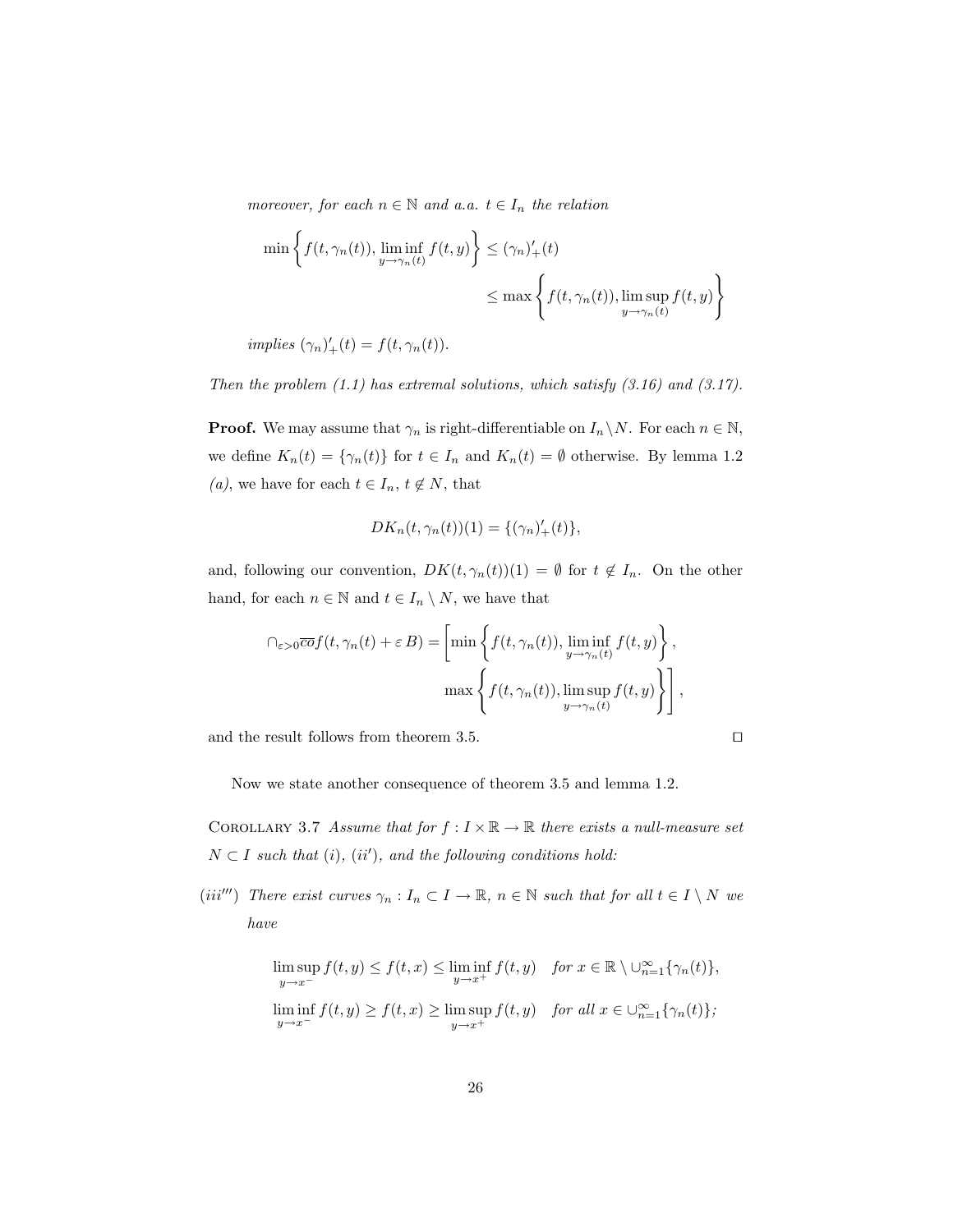moreover, for each  $n \in \mathbb{N}$  and a.a.  $t \in I_n$  we have

$$
either \quad D^+\gamma_n(t) < \min\left\{f(t,\gamma_n(t)), \liminf_{y \to \gamma_n(t)} f(t,y)\right\}
$$
\n
$$
or \quad D_+\gamma_n(t) > \max\left\{f(t,\gamma_n(t)), \limsup_{y \to \gamma_n(t)} f(t,y)\right\}.
$$

Then the problem  $(1.1)$  has extremal solutions, which satisfy  $(3.16)$  and  $(3.17)$ .

We illustrate the applicability of corollaries 3.6 and 3.7 in the following examples. As far as the authors are aware there is no previous existence result which can be applied to study these examples.

EXAMPLE 3.8 Let  ${q_n}_{n=1}^{\infty}$  be an enumeration of all rational numbers in  $(-\infty, 0)$ and define

$$
\varphi(x) = \sum_{q_n < x} 2^{-n} \quad \text{for all } x \in \mathbb{R}.
$$

Note that  $\varphi$  is nondecreasing, and in particular Borel measurable, discontinuous exactly on  $\mathbb{Q} \cap (-\infty, 0), 0 < \varphi(x) \leq 1$  for all  $x \in \mathbb{R}$  and  $\varphi(x) = 1$  for all  $x \geq 0$ . Define now  $\psi : [0,1] \times \mathbb{R} \to \mathbb{R}$  as

$$
\psi(t,x) = 2, \quad \text{if } x > 0,
$$
  
= 0, \quad \text{if } x < -t,  
= \sum\_{-t/n \le x} 2^{-n}, \text{ elsewhere,}

and note that  $\psi$  is nondecreasing to both of its variables. Finally we define  $f(t, x) = \varphi(x)(1 - \psi(t, x))$  for all  $(t, x) \in [0, 1] \times \mathbb{R}$ .

It is easy to check using the above mentioned properties about  $\varphi$  and  $\psi$  that the conditions of proposition 3.2 are satisfied with  $j_0(t) = 0$ ,  $j_n(t) = -t/n$  for all  $t \in [0,1]$  and all  $n \in \mathbb{N}$ . Therefore f satisfies condition (ii'). Condition  $(i)$  is immediately verified and thus it only remains to check condition  $(iii')$  in order to be in a position to apply corollary 3.6. To do it we define  $\gamma_n = j_n$ , for  $n = 0, 1, 2, \ldots$ , and we observe that for  $t \in [0, 1] \setminus \mathbb{Q}$  we have that  $\varphi$  is continuous  $at -t/n$  and hence

$$
\lim_{y \to x^{-}} f(t, y) \le f(t, x) \le \lim_{y \to x^{+}} f(t, y) \quad \text{if } x \ne -t/n, \text{ and}
$$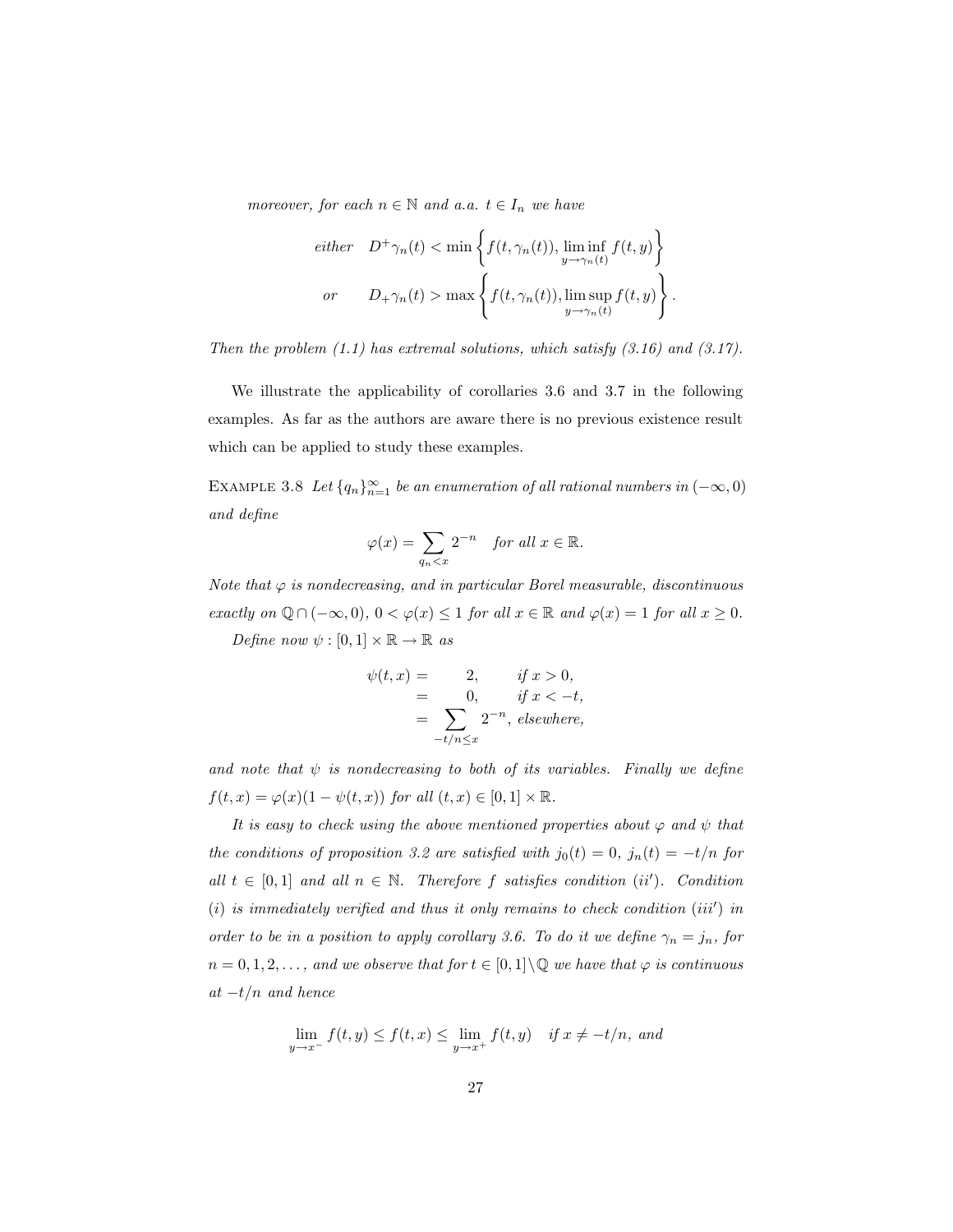$\lim_{y \to x^{-}} f(t, y) \ge f(t, x) \ge \lim_{y \to x^{+}} f(t, y)$  if  $x = -t/n$  or  $x = 0$ .

Moreover for each  $n \in \mathbb{N}$  and all  $t \in [0, 1]$  we have that

$$
\gamma_n'(t) = -1/n < 0 < \min\left\{ f(t, \gamma_n(t)), \liminf_{y \to \gamma_n(t)} f(t, y) \right\}.
$$

On the other hand, for  $n = 0$  and all  $t \in [0, 1]$  we have

$$
-1 = \min\left\{f(t,0), \liminf_{y \to 0} f(t,y)\right\} \le \gamma'_0(t) = 0
$$

$$
= \max\left\{f(t,0), \limsup_{y \to 0} f(t,y)\right\}
$$

and also  $\gamma'_0(t) = 0 = f(t, \gamma_0(t)).$ 

Then the problem  $x'(t) = f(t, x(t))$ ,  $x(0) = x_0$ , has extremal solutions on [0, 1], for each  $x_0 \in \mathbb{R}$ .

EXAMPLE 3.9 Let  $\{q_n\}_{n=1}^{\infty}$  be an enumeration of all rational numbers and consider the mapping

$$
\phi(x) = \sum_{q_n < x} 2^{-n} \quad \text{for all } x \in \mathbb{R}.
$$

Note that  $\phi$  is nondecreasing, left-continuous everywhere, discontinuous exactly on  $\mathbb Q$  and  $0 < \phi(x) < 1$  for all  $x \in \mathbb R$ .

Let  $f(t, x) = \phi(t - x) + \phi(x) - 1$  for all  $(t, x) \in [0, 1] \times \mathbb{R}$ .

Since  $\phi$  is Borel measurable, condition (ii') holds. The remaining conditions in corollary 3.7 can be easily checked with  $\gamma_n(t) = t - q_n$  for all  $t \in [0,1]$  and  $n \in \mathbb{N}$ . Notice that for all  $n \in \mathbb{N}$  and all  $t \in [0,1]$  we have

$$
\gamma_n'(t) = 1 > \phi(q_n^+) + \phi((t - q_n)^+) - 1 > \max\left\{f(t, \gamma_n(t)), \limsup_{y \to \gamma_n(t)} f(t, y)\right\}.
$$

Therefore the initial value problem  $x'(t) = f(t, x(t))$ ,  $x(0) = x_0$ , has extremal solutions on [0, 1] for each  $x_0 \in \mathbb{R}$ .

Remark. We note that the previous corollaries and theorem 3.1 in [20] are not really comparable: conditions  $(iii'')$  and  $(iii''')$  are clearly milder than condition  $(II)$  in theorem 3.1 of [20], however, condition  $(ii')$  is stronger than  $(I)$  in [20], which only requires that  $f(\cdot, x)$  be measurable for each x.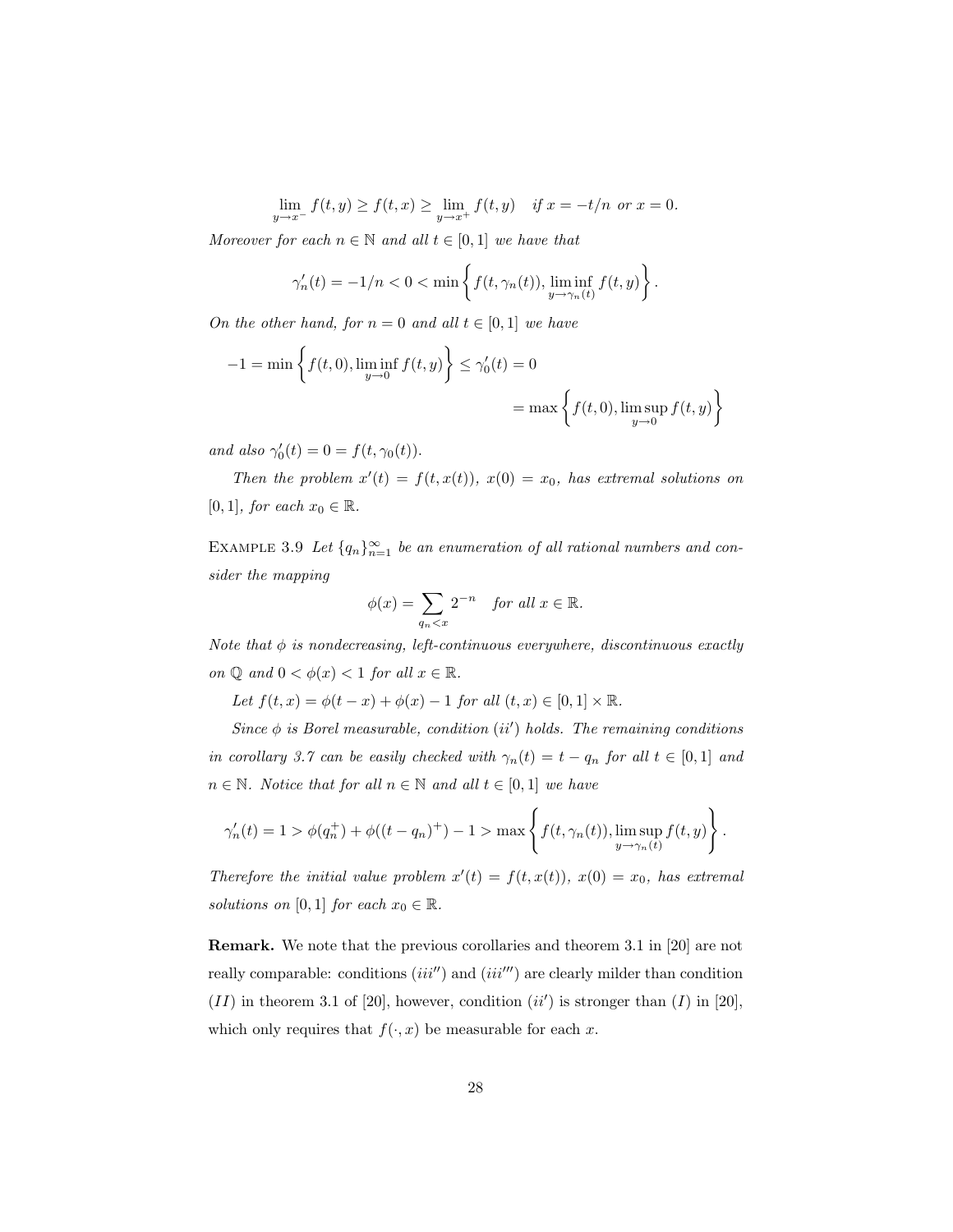## References

- [1] J.P. Aubin & A. Cellina, "Differential Inclusions", Springer-Verlag, Berlin Heidelberg, 1984.
- [2] D.C. Biles, Existence of solutions for discontinuous differential equations, Differential Integral Equations 8 (1995), 1525-1532.
- [3] D.C. Biles & P.A. Binding, On Carathéodory's conditions for the initial value problem, Proc. Amer. Math. Soc. 125, 5 (1997), 1371-1376.
- [4] D.C. Biles & E. Schechter, Solvability of a finite or infinite system of discontinuous quasimonotone differential equations, Proc. Amer. Math. Soc. 128, 5 (2000), 3349-3360.
- [5] P.A. Binding, The differential equation  $\dot{x} = f \circ x$ , J. Differential Equations 31 (1979), 183-199.
- [6] S. Carl & S. Heikkilä, "Nonlinear Differential Equations in Ordered Spaces", Chapman & Hall/CRC, 2000.
- [7] J.L. Davy, Properties of the solution set of a generalized differential equation, Bull. Aust. Math. Soc. 6 (1972), 379-398.
- [8] K. Deimling, Extremal solutions of multivalued differential equations, Results in Math. 14 (1988), 38-47.
- [9] K. Deimling, "Multivalued differential equations", Walter de Gruyter, Berlin, 1992.
- [10] A.F. Filippov, "Differential equations with discontinuous righthand sides", Kluwer Academic Publishers, The Netherlands, 1988.
- [11] G.S. Goodman, Subfunctions and the initial-value problem for differential equations satisfying Carathéodory's hypotheses, J. Differential Equations 7 (1970), 232-242.